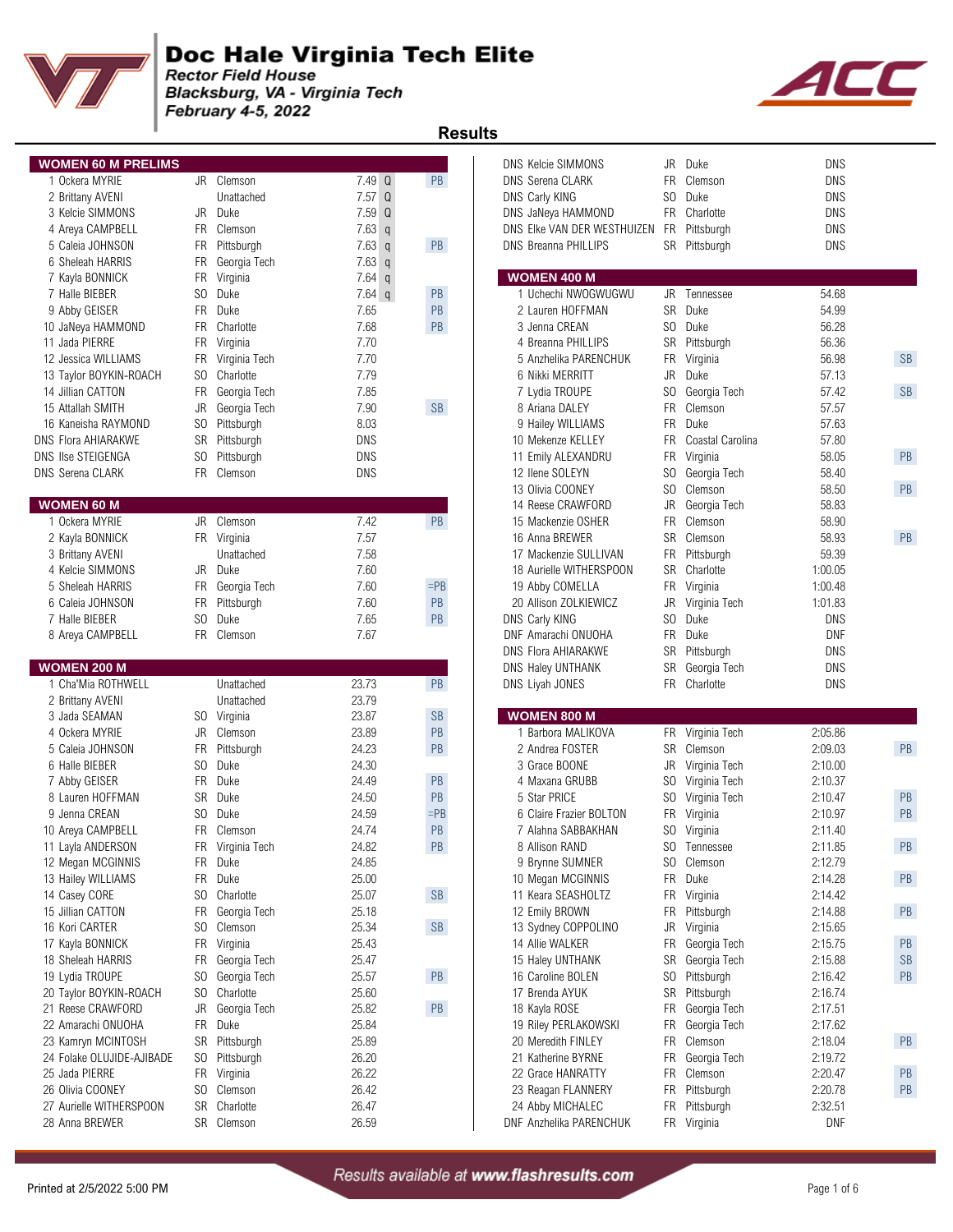

Blacksburg, VA - Virginia Tech February 4-5, 2022



 **Results** 

| <b>DNF Daishon SPANN</b>          |                | JR Pittsburgh    | DNF              |                      |   | DNF Chyler TURNER                       |                | FR Duke                       |                | DNF                                      |           |
|-----------------------------------|----------------|------------------|------------------|----------------------|---|-----------------------------------------|----------------|-------------------------------|----------------|------------------------------------------|-----------|
| <b>WOMEN 1 MILE</b>               |                |                  |                  |                      |   | <b>WOMEN 60 M HURDLES</b>               |                |                               |                |                                          |           |
| 1 Brooke DIXON                    |                | FR Tennessee     | 4:44.81          | PB                   |   | 1 Cha'Mia ROTHWELL                      |                | Unattached                    |                | 8.15                                     | <b>SB</b> |
| 2 Olivia JANKE                    |                | JR Tennessee     | 4:49.47          |                      |   | 2 Isabel WAKEFIELD                      |                | SO Duke                       |                | 8.26                                     | PB        |
| 3 Sophia RITTER                   | FR             | Charlotte        | 4:49.67          | PB                   |   | 3 Taylor GRIMES                         | JR             | Georgia Tech                  |                | 8.33                                     | <b>SB</b> |
| 4 Taylor JONES                    |                | SR Virginia      | 4:50.97          |                      |   | 4 Erin MARSH                            | <b>SR</b>      | Duke                          |                | 8.42                                     |           |
| 5 Helena LINDSAY                  |                | SO Virginia      | 4:52.16          | PB                   |   | 5 Layla ANDERSON                        | FR             | Virginia Tech                 |                | 8.70                                     | PB        |
| 6 Emily COLE                      |                | SO Duke          | 4:52.57          | PB                   |   | 6 Kori CARTER                           | SO.            | Clemson                       |                | 8.71                                     | <b>SB</b> |
| 7 Sarah COPELAND                  |                | FR Georgia Tech  | 4:52.72          | PB                   |   | 7 Nicolee FOSTER                        |                | SR Clemson                    |                | 8.79                                     |           |
| 8 Ellie DESMOND                   |                | FR Virginia      | 4:55.99          | PB                   |   | 8 Folake OLUJIDE-AJIBADE                |                | SO Pittsburgh                 |                | 8.86                                     | PB        |
| 9 Mary Kathryn KNOTT              |                | JR Georgia Tech  | 4:56.31          |                      |   |                                         |                |                               |                |                                          |           |
| 10 Emily BROWN                    |                | FR Pittsburgh    | 4:56.33          | PB                   |   | <b>WOMEN 4X400 M RELAY</b>              |                |                               |                |                                          |           |
| 11 Kayla GHOLAR                   | <b>FR</b>      | Tennessee        | 4:57.32          |                      |   | 1 DUKE                                  |                |                               |                | 3:38.18                                  | <b>SB</b> |
| 12 Louise LOUNES                  | <b>FR</b>      | Charlotte        | 5:00.09          | <b>SB</b>            |   | 2 CLEMSON                               |                |                               |                | 3:40.50                                  |           |
| 13 Gillian FILER                  |                | SO Georgia Tech  | 5:00.57          |                      |   | 3 PITTSBURGH                            |                |                               |                | 3:43.72                                  | <b>SB</b> |
| 14 Jade MARTIN                    |                | FR Charlotte     | 5:03.90          | SB                   |   | 4 VIRGINIA                              |                |                               |                | 3:46.78                                  | <b>SB</b> |
| 15 Reagan FLANNERY                | FR             | Pittsburgh       | 5:05.50          |                      | 5 | DUKE B                                  |                | Duke                          |                | 3:47.82                                  |           |
| 16 Caroline BOLEN                 | S <sub>0</sub> | Pittsburgh       | 5:05.54          | $\mathsf{SB}\xspace$ | 6 | <b>CLEMSON B</b>                        |                | Clemson                       |                | 3:52.11                                  |           |
| 17 Emma FREDERICKS                |                | FR Charlotte     | 5:09.32          | PB                   | 7 | PITTSBURGH B                            |                | Pittsburgh                    |                | 3:54.46                                  |           |
| 18 Lauren JOHNSTON                |                | FR Charlotte     | 5:13.20          | $\mathsf{SB}\xspace$ |   | DNF VIRGINIA B                          |                | Virginia                      |                | <b>DNF</b>                               |           |
| 19 Luci ILLNICKI-LAMBERT          |                | FR Virginia      | 5:15.54          |                      |   |                                         |                |                               |                |                                          |           |
| 20 Brenda AYUK                    |                | SR Pittsburgh    | 5:16.31          |                      |   | <b>WOMEN DMR</b>                        |                |                               |                |                                          |           |
| 21 Michaela SCHIELE               |                | FR Pittsburgh    | 5:19.27          |                      |   | 1 CLEMSON                               |                |                               |                | 11:30.83                                 |           |
| <b>DNF Abby KETTLE</b>            | JR             | Georgia Tech     | <b>DNF</b>       |                      |   | 2 GEORGIA TECH                          |                |                               |                | 11:32.99                                 | $=$ SB    |
| <b>DNS Naima TURBES</b>           | <b>FR</b>      | Duke             | DNS              |                      | 3 | <b>GEORGIA TECH B</b>                   |                | Georgia Tech                  |                | 12:01.41                                 |           |
| <b>DNF Liz GALARZA</b>            | JR             | Georgia Tech     | DNF              |                      |   | 4 CLEMSON B                             |                | Clemson                       |                | 12:37.76                                 |           |
| <b>DNF Callie TUCKER</b>          |                | FR Tennessee     | DNF              |                      |   |                                         |                |                               |                |                                          |           |
| <b>DNS Claire MORITZ</b>          | JR             | Georgia Tech     | DNS              |                      |   | <b>WOMEN HIGH JUMP</b>                  |                |                               |                |                                          |           |
| <b>WOMEN 3000 M</b>               |                |                  |                  |                      |   | 1 Shanty PAPAKOSTA<br>2 Lydia BOTTELIER | JR             | FR Georgia Tech<br>Pittsburgh | 1.76m<br>1.71m | $5 - 9\frac{1}{4}$<br>$5 - 7\frac{1}{4}$ |           |
| 1 Sophia RITTER                   |                | FR Charlotte     | 9:42.67          | PB                   |   | 3 Carla DU PLESSIS                      | FR             | Georgia Tech                  | 1.71m          | $5 - 7\frac{1}{4}$                       | PB        |
| 2 Louise LOUNES                   |                | FR Charlotte     | 9:42.67          | PB                   |   | 4 Erin MARSH                            | <b>SR</b>      | Duke                          | 1.66m          | $5 - 5\frac{1}{4}$                       |           |
| 3 Jenna NEWMAN                    | SO.            | Charlotte        | 10:22.15         | $\mathsf{PB}$        |   | 5 Maci BUNTING                          | <b>SR</b>      | Charlotte                     | 1.66m          | $5 - 5\frac{1}{4}$                       | PB        |
| 4 Sophie BRZEZINSKI               |                | SO Virginia Tech | 10:27.26         |                      |   | 6 Alix STILL                            | JR             | Virginia                      | 1.66m          | $5 - 5\frac{1}{4}$                       | <b>SB</b> |
| 5 Jessie CONNICK                  |                | FR Charlotte     | 10:30.94         |                      |   | 7 Jessica JOHNSON                       | SO             | Clemson                       | 1.66m          | $5 - 5\frac{1}{4}$                       |           |
| 6 Courtney FARISHIAN              |                | FR Clemson       | 10:35.38         |                      |   | 8 Alex WOLF                             | <b>JR</b>      | Charlotte                     | 1.61m          | $5 - 3\frac{1}{4}$                       | $=SB$     |
| 7 Rachel MCKINNON                 | FR             | Pittsburgh       | 10:42.39         |                      |   | 9 Nia CHRISTIE                          | <b>FR</b>      | Clemson                       | 1.61m          | $5 - 3\frac{1}{4}$                       | PB        |
| 8 Sadie CAREY-THARP               |                | FR Pittsburgh    | 10:45.93         |                      |   | 9 Rosie CICMANEC                        |                | SR Virginia Tech              | 1.61m          | $5 - 3\frac{1}{4}$                       | $=$ SB    |
| 9 Sarah BURWELL                   |                | FR Georgia Tech  | 10:46.22         |                      |   | 11 Laurel MILLER                        | SR             | Virginia Tech                 | 1.61m          | $5 - 3\frac{1}{4}$                       | $=SB$     |
| 10 Caitlyn BURKETT                | <b>FR</b>      | Charlotte        | 10:46.25         |                      |   | 12 Jordan JONES                         | SO.            | Virginia Tech                 | 1.56m          | $5 - 1\frac{1}{4}$                       |           |
| 11 Winnie INCORVAIA               |                | FR Pittsburgh    | 10:58.26         |                      |   | DNS Rebecca HAWKINS                     | JR             | Virginia                      |                | <b>DNS</b>                               |           |
|                                   |                |                  |                  |                      |   | <b>DNS Birna KRISTJANSDOTTIR</b>        |                | FR Virginia Tech              |                | <b>DNS</b>                               |           |
| <b>WOMEN 60 M HURDLES PRELIMS</b> |                |                  |                  |                      |   | DNS Shante FOREMAN                      |                | FR Clemson                    |                | <b>DNS</b>                               |           |
| 1 Isabel WAKEFIELD                |                | SO Duke          | $8.20\quadOmega$ | $\mathsf{PB}$        |   | DNS Elasia CAMPBELL                     | S <sub>0</sub> | Duke                          |                | DNS                                      |           |
| 2 Cha'Mia ROTHWELL                |                | Unattached       | 8.25 Q           | $\mathsf{SB}\xspace$ |   | NH Isabel WAKEFIELD                     |                | SO Duke                       |                | <b>NH</b>                                |           |
| 3 Taylor GRIMES                   |                | JR Georgia Tech  | $8.36$ q         | $=SB$                |   | NH Hannah ANGEL                         |                | FR Charlotte                  |                | NΗ                                       |           |
| 4 Erin MARSH                      |                | SR Duke          | 8.40 Q           |                      |   | NH Lara KOHLENBACH                      |                | SO Duke                       |                | <b>NH</b>                                |           |
| 5 Kori CARTER                     |                | SO Clemson       | 8.70 q           | SB                   |   |                                         |                |                               |                |                                          |           |
| 6 Layla ANDERSON                  |                | FR Virginia Tech | $8.77$ q         |                      |   | <b>WOMEN POLE VAULT</b>                 |                |                               |                |                                          |           |
| 7 Nicolee FOSTER                  |                | SR Clemson       | 8.80 q           |                      |   | 1 Rachel BAXTER                         |                | SR Virginia Tech              | 4.48m          | $14 - 8\frac{1}{4}$                      | <b>SB</b> |
| 8 Folake OLUJIDE-AJIBADE          |                | SO Pittsburgh    | 8.89q            | PB                   |   | 2 Bridget GUY WILLIAMS                  |                | Unattached                    | 4.48m          | $14 - 8\frac{1}{4}$                      | SB        |
| 9 Kaneisha RAYMOND                |                | SO Pittsburgh    | 8.97             | <b>SB</b>            |   | 3 Julia FIXSEN                          | JR             | Virginia Tech                 | 4.48m          | $14 - 8\frac{1}{4}$                      | PB        |
| 10 Trina BARCAROLA                |                | FR Virginia      | 9.01             | PB                   |   | 4 Paige SOMMERS                         |                | FR Duke                       | 4.09m          | $13 - 5$                                 |           |
| 11 Liyah JONES                    |                | FR Charlotte     | 9.12             | PB                   |   | 5 Sarah BROWN                           |                | FR Charlotte                  | 4.09m          | $13 - 5$                                 |           |
| 12 Hannah ANGEL                   |                | FR Charlotte     | 9.33             | $=$ PB               |   | 6 Sara BORTON                           |                | FR Tennessee                  | 4.09m          | $13 - 5$                                 | PB        |
| 13 Anais WILLIAMS                 | SO.            | Pittsburgh       | 9.41             | PB                   |   | 7 Siobhan SZERENCSITS                   | JR             | Kentucky                      | 4.09m          | $13 - 5$                                 |           |
| 14 Lara KOHLENBACH                |                | SO Duke          | 9.64             |                      |   | 7 Hannah JEFCOAT                        |                | SR Tennessee                  | 4.09m          | $13 - 5$                                 | <b>SB</b> |
| 15 Sydney MUHANDO                 |                | JR Pittsburgh    | 9.85             | $\mathsf{SB}\xspace$ |   | 7 Kaitlyn DERMAN                        |                | Unattached                    | 4.09m          | $13 - 5$                                 |           |
| 16 Anna BREWER                    |                | SR Clemson       | 9.97             | $\mathsf{PB}$        |   | 10 Hayley HORVATH                       |                | JR Towson                     | 4.09m          | $13 - 5$                                 |           |
|                                   |                |                  |                  |                      |   |                                         |                |                               |                |                                          |           |

|                | <b>DNF Chyler TURNER</b>              | FR.       | Duke                              |                                                            |           |
|----------------|---------------------------------------|-----------|-----------------------------------|------------------------------------------------------------|-----------|
|                | <b>WOMEN 60 M HURDLES</b>             |           |                                   |                                                            |           |
|                | 1 Cha'Mia ROTHWELL                    |           | Unattached                        | 8.15                                                       | <b>SB</b> |
|                | 2 Isabel WAKEFIELD                    | SO.       | Duke                              | 8.26                                                       | <b>PB</b> |
|                | 3 Taylor GRIMES<br>4 Erin MARSH       | JR.<br>SR | Georgia Tech<br>Duke              | 8.33<br>8.42                                               | SB        |
|                | 5 Layla ANDERSON                      | FR        | Virginia Tech                     | 8.70                                                       | PB        |
|                | 6 Kori CARTER                         | SO.       | Clemson                           | 8.71                                                       | <b>SB</b> |
|                | 7 Nicolee FOSTER                      |           | SR Clemson                        | 8.79                                                       |           |
|                | 8 Folake OLUJIDE-AJIBADE              | SO.       | Pittsburgh                        | 8.86                                                       | PB        |
|                | <b>WOMEN 4X400 M RELAY</b>            |           |                                   |                                                            |           |
|                | 1 DUKE                                |           |                                   | 3:38.18                                                    | SB        |
|                | 2 CLEMSON                             |           |                                   | 3:40.50                                                    |           |
|                | 3 PITTSBURGH                          |           |                                   | 3:43.72                                                    | <b>SB</b> |
|                | 4 VIRGINIA                            |           |                                   | 3:46.78                                                    | <b>SB</b> |
|                | 5 DUKE B<br>6 CLEMSON B               |           | Duke                              | 3:47.82                                                    |           |
| 7              | PITTSBURGH B                          |           | Clemson<br>Pittsburgh             | 3:52.11<br>3:54.46                                         |           |
|                | DNF VIRGINIA B                        |           | Virginia                          | DNF                                                        |           |
|                |                                       |           |                                   |                                                            |           |
| 1.             | <b>WOMEN DMR</b><br><b>CLEMSON</b>    |           |                                   | 11:30.83                                                   |           |
| $\overline{c}$ | <b>GEORGIA TECH</b>                   |           |                                   | 11:32.99                                                   | $=$ SB    |
|                | 3 GEORGIA TECH B                      |           | Georgia Tech                      | 12:01.41                                                   |           |
|                | 4 CLEMSON B                           |           | Clemson                           | 12:37.76                                                   |           |
|                | <b>WOMEN HIGH JUMP</b>                |           |                                   |                                                            |           |
|                | 1 Shanty PAPAKOSTA                    | FR        | Georgia Tech                      | 1.76m<br>$5 - 9\frac{1}{4}$                                |           |
|                | 2 Lydia BOTTELIER                     | JR.       | Pittsburgh                        | 1.71m<br>$5 - 7\frac{1}{4}$                                |           |
|                | 3 Carla DU PLESSIS                    | <b>FR</b> | Georgia Tech                      | 1.71m<br>$5 - 7\frac{1}{4}$                                | PB        |
|                | 4 Erin MARSH                          | SR        | Duke                              | $5 - 5\frac{1}{4}$<br>1.66m                                |           |
|                | 5 Maci BUNTING                        | SR        | Charlotte                         | $5 - 5\frac{1}{4}$<br>1.66m                                | PB        |
|                | 6 Alix STILL                          | JR        | Virginia                          | $5 - 5\frac{1}{4}$<br>1.66m                                | <b>SB</b> |
|                | 7 Jessica JOHNSON                     | SO.       | Clemson                           | $5 - 5\frac{1}{4}$<br>1.66m                                |           |
|                | 8 Alex WOLF                           | JR.       | Charlotte                         | $5 - 3\frac{1}{4}$<br>1.61m                                | $=$ SB    |
|                | 9 Nia CHRISTIE                        | FR.       | Clemson                           | $5 - 3\frac{1}{4}$<br>1.61m                                | <b>PB</b> |
|                | 9 Rosie CICMANEC                      |           | SR Virginia Tech                  | 1.61m<br>$5 - 3\frac{1}{4}$                                | $=$ SB    |
|                | 11 Laurel MILLER<br>12 Jordan JONES   | SR        | Virginia Tech<br>SO Virginia Tech | 1.61m<br>$5 - 3\frac{1}{4}$<br>1.56m<br>$5 - 1\frac{1}{4}$ | $=$ SB    |
|                | <b>DNS Rebecca HAWKINS</b>            | JR        | Virginia                          | DNS                                                        |           |
|                | DNS Birna KRISTJANSDOTTIR             |           | FR Virginia Tech                  | DNS                                                        |           |
|                | DNS Shante FOREMAN                    | FR        | Clemson                           | <b>DNS</b>                                                 |           |
|                | DNS Elasia CAMPBELL                   | SO.       | Duke                              | <b>DNS</b>                                                 |           |
|                | NH Isabel WAKEFIELD                   | SO.       | Duke                              | NΗ                                                         |           |
|                | NH Hannah ANGEL                       | FR        | Charlotte                         | NΗ                                                         |           |
|                | NH Lara KOHLENBACH                    | SO        | Duke                              | NΗ                                                         |           |
|                | <b>WOMEN POLE VAULT</b>               |           |                                   |                                                            |           |
|                | 1 Rachel BAXTER                       | SR        | Virginia Tech                     | $14 - 8\frac{1}{4}$<br>4.48m                               | SB        |
|                | 2 Bridget GUY WILLIAMS                |           | Unattached                        | $14 - 8\frac{1}{4}$<br>4.48m                               | <b>SB</b> |
|                | 3 Julia FIXSEN                        | JR        | Virginia Tech                     | $14 - 8\frac{1}{4}$<br>4.48m                               | PB        |
|                | 4 Paige SOMMERS                       | FR        | Duke                              | $13 - 5$<br>4.09m                                          |           |
|                | 5 Sarah BROWN                         | FR        | Charlotte                         | $13 - 5$<br>4.09m                                          |           |
|                | 6 Sara BORTON                         | FR        | Tennessee                         | $13 - 5$<br>4.09m                                          | PB        |
|                | 7 Siobhan SZERENCSITS                 | JR        | Kentucky                          | $13 - 5$<br>4.09m                                          |           |
|                | 7 Hannah JEFCOAT                      | SR        | Tennessee<br>Unattached           | 4.09m<br>$13 - 5$                                          | SB        |
|                | 7 Kaitlyn DERMAN<br>10 Hayley HORVATH | JR        | Towson                            | 4.09m<br>$13 - 5$<br>4.09m<br>13-5                         |           |
|                |                                       |           |                                   |                                                            |           |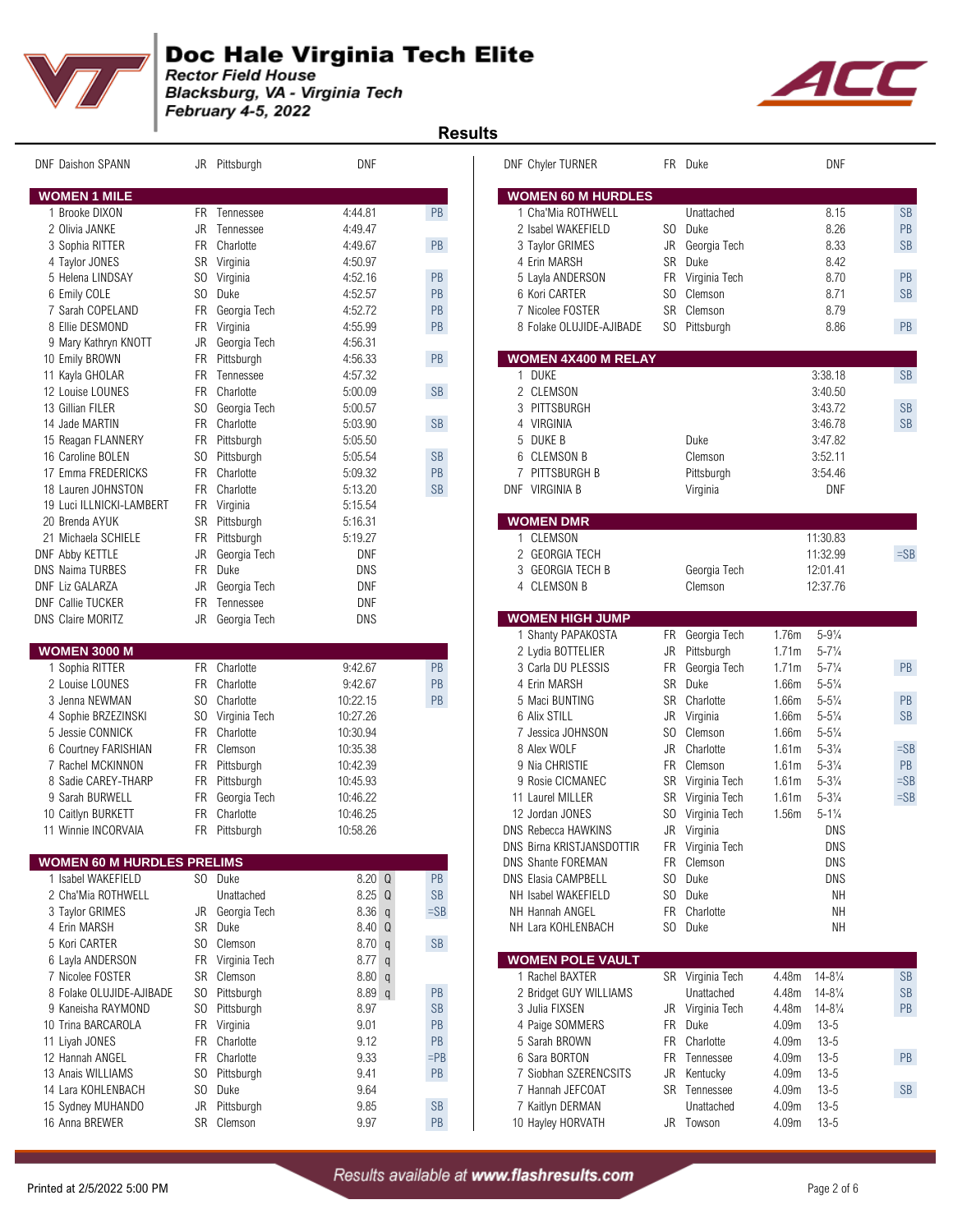

 **Results** 

Blacksburg, VA - Virginia Tech February 4-5, 2022

| 11 Olivia MOORE                              |     | JR Georgia Tech     | 4.09m                                  | $13 - 5$            |           | 5 Abena ATUOBI                         |           | SR Pittsburgh           | 15.83m 51-111/4                          |                                  | PB              |
|----------------------------------------------|-----|---------------------|----------------------------------------|---------------------|-----------|----------------------------------------|-----------|-------------------------|------------------------------------------|----------------------------------|-----------------|
| 12 Payton PHILLIPS                           | FR  | Kentucky            | 3.94m                                  | $12 - 11$           | PB        | 6 Maria DEAVIZ                         |           | FR Virginia             | 15.66m 51-41/2                           |                                  |                 |
| 13 Riley FELTS                               | JR  | Charlotte           | 3.94m                                  | $12 - 11$           | <b>SB</b> | 7 Sade MEEKS                           | SR        | Villanova               | 15.50m 50-101/4                          |                                  | PB              |
| 14 Maya MALONEY                              |     | SO Virginia         | 3.79 <sub>m</sub>                      | $12 - 5\frac{1}{4}$ |           | 8 Danielle SLOLEY                      | SO.       | Clemson                 | 15.38m 50-51/2                           |                                  | $=$ PE          |
|                                              |     |                     |                                        |                     |           | 9 Kaiya SAUNDERS                       | FR        | Virginia                | 15.12m                                   | 49-71/4                          | PB              |
| <b>WOMEN POLE VAULT UNSEEDED</b>             |     |                     |                                        |                     |           | 10 Eryn BYRD                           |           | FR VCU                  | 14.80m                                   | $48 - 6\frac{3}{4}$              | PB              |
| 1 Trina BARCAROLA                            |     | FR Virginia         | 4.00m                                  | $13 - 1\frac{1}{2}$ | PB        | 11 Ashley ANUMBA                       | JR        | Virginia                | 14.66m                                   | $48 - 1\frac{1}{4}$              |                 |
| 2 Gabriella RECCE                            |     | FR Virginia         | 3.90m                                  | $12 - 9\frac{1}{2}$ | $=$ PB    | 12 Makayla MCGOWAN                     | SR        | VCU                     | 14.39m                                   | $47 - 2\frac{1}{2}$              |                 |
| 3 Natalie LARK                               |     | FR Tennessee        | 3.90m                                  | $12 - 9\frac{1}{2}$ | PB        | 13 Morgan JOHNSON                      | SO.       | Virginia                | 13.89m                                   | $45 - 7$                         | PB              |
| 4 Emily CONNOR                               | SO. | Virginia Tech       | 3.90m                                  | $12 - 9\frac{1}{2}$ | PB        | 14 Janae PROFIT                        |           | FR Virginia             | 13.67m 44-101/4                          |                                  |                 |
| 5 Caroline DANNENBAUM                        |     | FR Virginia         | 3.80m                                  | $12 - 5\frac{1}{2}$ |           | 15 Julianna THOMSON                    |           | SR Villanova            | 13.48m 44-23/4                           |                                  | PB              |
| 6 Sarah SCHMITT                              |     | FR Tennessee        | 3.80m                                  | $12 - 5\frac{1}{2}$ | PB        | 16 Jocelyn MIDKIFF                     | SO        | VCU                     | 12.64m 41-5 <sup>3</sup> / <sub>4</sub>  |                                  |                 |
| 7 Marley MCCALL                              |     | SO Virginia Tech    | 3.70m                                  | $12 - 1\frac{1}{2}$ | PB        | 17 Lanie BAINTER                       |           | SO Pittsburgh           | 12.35m 40-61/4                           |                                  |                 |
| 8 Alicia JOHNSON                             | FR  | Charlotte           | 3.70m                                  | $12 - 1\frac{1}{2}$ | PB        | 18 Shannon MOISE                       |           | JR VCU                  | 11.20m                                   | $36-9$                           |                 |
| 8 Riley LARSEN                               | SO. | Virginia            | 3.70m                                  | $12 - 1\frac{1}{2}$ | <b>SB</b> | 19 Ilse STEIGENGA                      |           | SO Pittsburgh           | 10.66m 34-11 <sup>3</sup> / <sub>4</sub> |                                  | PB              |
| 10 Sydney BEVERLY                            | SO. | Virginia Tech       | 3.40m                                  | $11 - 1\frac{3}{4}$ | PB        |                                        |           |                         |                                          |                                  |                 |
| 11 Lucy DOWDLE                               | SO. | Charlotte           | 3.40m                                  | $11 - 1\frac{3}{4}$ | PB        | <b>WOMEN WEIGHT</b>                    |           |                         |                                          |                                  |                 |
| 11 Alex SVACHA                               | JR  | Clemson             | 3.40m                                  | $11 - 1\frac{3}{4}$ | SB        | 1 Rebecca MAMMEL                       |           | JR Virginia Tech        | 22.21m 72-101/2                          |                                  | PB              |
| 13 Mikayla DAVIDSON                          | JR  | Pittsburgh          | 3.10m                                  | $10 - 2$            |           | 2 Sara KILLINEN                        |           | SO Virginia Tech        | 20.86m 68-51/4                           |                                  |                 |
| DNS Lucy BROOKOVER                           | SO. | Virginia Tech       |                                        | DNS                 |           | 3 Makayla MCGOWAN                      |           | SR VCU                  | 18.21m                                   | 59-9                             | <b>SB</b>       |
| NH Kathryn HART                              | FR  | Pittsburgh          |                                        | NΗ                  |           | 4 Foluke OLUJIDE-AJIBADE               |           | SO Pittsburgh           | 17.99m                                   | $59 - \frac{1}{4}$               |                 |
| NH Noelle LOYA                               | SO. | Pittsburgh          |                                        | <b>NH</b>           |           | 5 Gudrun HALLGRIMSDOTTIR               |           | FR VCU                  | 17.85m                                   | $58 - 6\frac{3}{4}$              | PB              |
| NH Ana HILL                                  |     | SO Charlotte        |                                        | NΗ                  |           | 6 Emily GALVIN                         |           | JR Villanova            | 16.38m                                   | $53-9$                           | PB              |
|                                              |     |                     |                                        |                     |           | 7 Morgan JOHNSON                       | SO.       | Virginia                | 16.35m                                   | $53 - 7\frac{3}{4}$              |                 |
| <b>WOMEN LONG JUMP</b><br>1 Victoria GORLOVA |     | SO Virginia Tech    |                                        |                     | PB        | 8 Eryn BYRD                            |           | FR VCU                  | 16.27m 53-41/2                           |                                  | PB<br><b>SB</b> |
| 2 Isabel WAKEFIELD                           | SO. | Duke                | 6.08m 19-111/2<br>6.08m 19-111/2       |                     | PB        | 9 Lanie BAINTER<br>10 Julianna THOMSON | SO.<br>SR | Pittsburgh<br>Villanova | 15.80m<br>15.71m                         | $51 - 10$<br>$51 - 6\frac{1}{2}$ |                 |
| 3 Jada SEAMAN                                | SO. | Virginia            |                                        | 19-101/4            | <b>SB</b> | 11 Marie FORBES                        |           | SO Clemson              | 15.33m                                   | $50 - 3\frac{1}{2}$              |                 |
| 4 Erin MARSH                                 |     | SR Duke             | 6.05m<br>5.92m                         | $19 - 5\frac{1}{4}$ | <b>SB</b> | 12 Janae PROFIT                        |           | FR Virginia             | 15.02m                                   | $49 - 3\frac{1}{2}$              | PB              |
| 5 Ilse STEIGENGA                             | SO. | Pittsburgh          | 5.90m                                  | $19 - 4\frac{1}{4}$ |           |                                        | FR        | Clemson                 | 13.73m                                   | $45 - \frac{1}{2}$               | PB              |
| 6 Alix STILL                                 | JR  | Virginia            | 5.86m                                  | $19 - 2\frac{3}{4}$ | PB        | 13 Riley LAIR                          | SO.       | VCU                     | 13.52m                                   | $44 - 4\frac{1}{4}$              | <b>SB</b>       |
| 7 Taylor GRIMES                              | JR  | Georgia Tech        | 5.74m                                  | $18 - 10$           |           | 14 Jocelyn MIDKIFF<br>15 Shannon MOISE | JR        | VCU                     | 13.42m                                   | $44 - \frac{1}{2}$               |                 |
| 8 Zoe RICE                                   | JR  | Virginia            | 5.65m                                  | $18 - 6\frac{1}{2}$ |           | <b>FOUL Sade MEEKS</b>                 |           | SR Villanova            |                                          | <b>FOUL</b>                      |                 |
| 9 Lydia BOTTELIER                            | JR  | Pittsburgh          | 5.65m                                  | $18 - 6\frac{1}{2}$ | PB        | FOUL Shannah MALLETT                   |           | JR Pittsburgh           |                                          | <b>FOUL</b>                      |                 |
| 10 Nikki MERRITT                             | JR  | Duke                | 5.62m                                  | $18 - 5\frac{1}{4}$ |           |                                        |           |                         |                                          |                                  |                 |
| 11 Caroline JOHNSTON                         | JR  | Clemson             | 5.61m                                  | $18 - 5$            |           | <b>MEN 60 M PRELIMS</b>                |           |                         |                                          |                                  |                 |
| 12 Attallah SMITH                            | JR  | Georgia Tech        | 5.44m 17-101/4                         |                     |           | 1 Guinove JOANUS                       |           | JR Clemson              |                                          | 6.67 Q                           | PB              |
| 13 Jillian CATTON                            | FR  | Georgia Tech        | 5.43m                                  | $17 - 9\frac{3}{4}$ |           | 2 Cole BECK                            | JR        | Virginia Tech           |                                          | $6.73$ Q                         |                 |
| 14 Alex WOLF                                 | JR  | Charlotte           | 5.37m                                  | $17 - 7\frac{1}{2}$ |           | 3 Ezra MELLINGER                       | SO.       | Duke                    |                                          | $6.85$ q                         |                 |
| 15 Lara KOHLENBACH                           | SO. | Duke                | 5.09m                                  | $16 - 8\frac{1}{2}$ |           | 4 Torrence WALKER                      | FR        | Virginia Tech           |                                          | 6.85<br>$\mathsf{q}$             |                 |
| 16 Hannah ANGEL                              | FR  | Charlotte           | 5.03m                                  | $16 - 6$            |           | 5 Cameron ROSE                         |           | FR Clemson              |                                          | 6.89 Q                           |                 |
| 17 Bailey MCCRAY                             | JR  | Charlotte           | 5.01 <sub>m</sub>                      | $16 - 5\frac{1}{4}$ |           | 6 Donovan LOUIS                        |           | SR Virginia Tech        |                                          | 6.93q                            |                 |
| 18 Sophia GARDNER                            |     | FR Pittsburgh       | 4.74m 15-6 <sup>3</sup> / <sub>4</sub> |                     |           | 7 Nigel HUSSEY                         |           | FR Pittsburgh           |                                          | 6.97q                            | PB              |
| DNS Birna KRISTJANSDOTTIR                    |     | FR Virginia Tech    |                                        | DNS                 |           | 8 Tavares KELLY                        |           | SR Virginia             |                                          | $7.03$ q                         |                 |
| DNS Mycal BOWSER                             |     | SO Coastal Carolina |                                        | DNS                 |           | 9 Alex TROWER                          |           | JR Pittsburgh           |                                          | 7.04                             |                 |
| DNS Shante FOREMAN                           |     | FR Clemson          |                                        | DNS                 |           | 10 Chris SMITH                         |           | FR Charlotte            |                                          | 7.13                             |                 |
| DNS Onyinye CHUKKA                           |     | SO Georgia Tech     |                                        | DNS                 |           | 11 Chad BLAKER                         |           | SO Virginia Tech        |                                          | 7.15                             |                 |
|                                              |     |                     |                                        |                     |           | 12 John MANILLI                        |           | JR Virginia Tech        |                                          | 7.17                             | SB              |
| <b>WOMEN TRIPLE JUMP</b>                     |     |                     |                                        |                     |           | 13 Jerlan FISH                         |           | FR Virginia             |                                          | 7.20                             |                 |
| 1 Hailey HUSTON MYLES                        |     | SR Virginia Tech    | 12.37m                                 | $40 - 7$            |           | 14 Mohammed ALMARHOUN                  |           | SR Duke                 |                                          | 7.26                             |                 |
| 2 Zoe RICE                                   |     | JR Virginia         | 11.99m                                 | $39 - 4$            |           | 15 Maxwell FORTE                       |           | FR Duke                 |                                          | 7.31                             |                 |
| 3 Caroline JOHNSTON                          |     | JR Clemson          | 11.73m 38-6                            |                     |           | 16 Michael HERZOG                      |           | FR Duke                 |                                          | 7.39                             |                 |
| 4 Kalynn MCNAIR                              | JR  | Charlotte           | 11.56m 37-111/4                        |                     | <b>SB</b> | 17 Ethan BINNIX                        |           | SR Clemson              |                                          | 7.41                             |                 |
| FOUL Anais WILLIAMS                          |     | SO Pittsburgh       |                                        | <b>FOUL</b>         |           | 18 Bishopp BOUTIN                      |           | Unattached              |                                          | 7.54                             |                 |
|                                              |     |                     |                                        |                     |           | FS Fabian HEWITT                       |           | SR Clemson              |                                          | FS                               |                 |
| <b>WOMEN SHOT PUT</b>                        |     |                     |                                        |                     |           |                                        |           |                         |                                          |                                  |                 |
| 1 Danniel THOMAS-DODD                        |     | adidas              |                                        | 18.55m 60-101/2     |           | <b>MEN 60 M</b>                        |           |                         |                                          |                                  |                 |
| 2 Divine OLADIPO                             |     | SR Vanderbilt       |                                        | 16.97m 55-81/4      |           | 1 Cole BECK                            |           | JR Virginia Tech        |                                          | 6.67                             |                 |
| 3 Essence HENDERSON                          |     | JR Virginia Tech    |                                        | 16.85m 55-31/2      |           | 2 Guinove JOANUS                       |           | JR Clemson              |                                          | 6.69                             |                 |
| Eione DICHADDO                               |     | ID Virginia Toob    | 10E                                    | E A 23/             | DD.       | 2 Camaron DOCE                         |           | ED Clompon              |                                          | $C$ 7 $C$                        | <b>DD</b>       |

|                                  |                |                     |                   |                                        | nesuits   |                          |                |                  |                                          |                      |
|----------------------------------|----------------|---------------------|-------------------|----------------------------------------|-----------|--------------------------|----------------|------------------|------------------------------------------|----------------------|
| 11 Olivia MOORE                  | JR             | Georgia Tech        | 4.09m             | $13 - 5$                               |           | 5 Abena ATUOBI           |                | SR Pittsburgh    | 15.83m 51-111/4                          | PB                   |
| 12 Payton PHILLIPS               | FR             | Kentucky            | 3.94m             | $12 - 11$                              | PB        | 6 Maria DEAVIZ           |                | FR Virginia      | 15.66m 51-41/2                           |                      |
| 13 Riley FELTS                   | JR             | Charlotte           | 3.94m             | $12 - 11$                              | <b>SB</b> | 7 Sade MEEKS             | <b>SR</b>      | Villanova        | 15.50m 50-101/4                          | PB                   |
| 14 Maya MALONEY                  |                | SO Virginia         | 3.79m             | $12 - 5\frac{1}{4}$                    |           | 8 Danielle SLOLEY        | SO.            | Clemson          | 15.38m 50-51/2                           | $=$ PB               |
|                                  |                |                     |                   |                                        |           | 9 Kaiya SAUNDERS         | <b>FR</b>      | Virginia         | 15.12m 49-71/4                           | PB                   |
| <b>VOMEN POLE VAULT UNSEEDED</b> |                |                     |                   |                                        |           | 10 Eryn BYRD             | <b>FR</b>      | VCU              | 14.80m<br>$48 - 6\frac{3}{4}$            | PB                   |
| 1 Trina BARCAROLA                |                | FR Virginia         | 4.00m             | $13 - 1\frac{1}{2}$                    | PB        | 11 Ashley ANUMBA         | JR             | Virginia         | $48 - 1\frac{1}{4}$<br>14.66m            |                      |
| 2 Gabriella RECCE                |                | FR Virginia         | 3.90m             | $12 - 9\frac{1}{2}$                    | $=$ PB    | 12 Makayla MCGOWAN       | SR             | <b>VCU</b>       | 14.39m 47-21/2                           |                      |
| 3 Natalie LARK                   | FR             | Tennessee           | 3.90m             | $12 - 9\frac{1}{2}$                    | PB        | 13 Morgan JOHNSON        | S <sub>0</sub> | Virginia         | 13.89m<br>$45 - 7$                       | PB                   |
| 4 Emily CONNOR                   | SO.            | Virginia Tech       | 3.90m             | $12 - 9\frac{1}{2}$                    | PB        | 14 Janae PROFIT          | <b>FR</b>      | Virginia         | 13.67m 44-101/4                          |                      |
| 5 Caroline DANNENBAUM            | <b>FR</b>      | Virginia            | 3.80m             | $12 - 5\frac{1}{2}$                    |           | 15 Julianna THOMSON      | <b>SR</b>      | Villanova        | 13.48m 44-2 <sup>3</sup> / <sub>4</sub>  | PB                   |
| 6 Sarah SCHMITT                  | FR.            | Tennessee           | 3.80m             | $12 - 5\frac{1}{2}$                    | PB        | 16 Jocelyn MIDKIFF       |                | SO VCU           | 12.64m 41-5 <sup>3</sup> / <sub>4</sub>  |                      |
| 7 Marley MCCALL                  | SO.            | Virginia Tech       | 3.70m             | $12 - 1\frac{1}{2}$                    | PB        | 17 Lanie BAINTER         | SO.            | Pittsburgh       | 12.35m 40-61/4                           |                      |
| 8 Alicia JOHNSON                 | FR.            | Charlotte           | 3.70m             | $12 - 1\frac{1}{2}$                    | PB        | 18 Shannon MOISE         | JR             | VCU              | 11.20m<br>$36-9$                         |                      |
| 8 Riley LARSEN                   | S <sub>0</sub> | Virginia            | 3.70m             | $12 - 1\frac{1}{2}$                    | <b>SB</b> | 19 Ilse STEIGENGA        |                | SO Pittsburgh    | 10.66m 34-11 <sup>3</sup> / <sub>4</sub> | PB                   |
|                                  |                |                     |                   | $11 - 1\frac{3}{4}$                    | PB        |                          |                |                  |                                          |                      |
| 10 Sydney BEVERLY                | SO.            | Virginia Tech       | 3.40m             |                                        | PB        | <b>WOMEN WEIGHT</b>      |                |                  |                                          |                      |
| 11 Lucy DOWDLE                   | SO.            | Charlotte           | 3.40 <sub>m</sub> | $11 - 1\frac{3}{4}$                    |           |                          |                |                  |                                          |                      |
| 11 Alex SVACHA                   | JR             | Clemson             | 3.40m             | $11 - 1\frac{3}{4}$                    | <b>SB</b> | 1 Rebecca MAMMEL         |                | JR Virginia Tech | 22.21m 72-101/2                          | PB                   |
| 13 Mikayla DAVIDSON              | JR             | Pittsburgh          | 3.10 <sub>m</sub> | $10 - 2$                               |           | 2 Sara KILLINEN          |                | SO Virginia Tech | 20.86m 68-51/4                           |                      |
| <b>VS Lucy BROOKOVER</b>         | SO.            | Virginia Tech       |                   | DNS                                    |           | 3 Makayla MCGOWAN        |                | SR VCU           | 18.21m<br>59-9                           | <b>SB</b>            |
| VH Kathryn HART                  | FR             | Pittsburgh          |                   | <b>NH</b>                              |           | 4 Foluke OLUJIDE-AJIBADE |                | SO Pittsburgh    | 17.99m<br>$59-1/4$                       |                      |
| <b>NH Noelle LOYA</b>            | SO.            | Pittsburgh          |                   | NH                                     |           | 5 Gudrun HALLGRIMSDOTTIR | <b>FR</b>      | VCU              | $58 - 6\frac{3}{4}$<br>17.85m            | PB                   |
| √H Ana HILL                      | SO.            | Charlotte           |                   | <b>NH</b>                              |           | 6 Emily GALVIN           |                | JR Villanova     | 16.38m<br>$53-9$                         | PB                   |
|                                  |                |                     |                   |                                        |           | 7 Morgan JOHNSON         | SO.            | Virginia         | 16.35m 53-7 <sup>3</sup> / <sub>4</sub>  |                      |
| <b>VOMEN LONG JUMP</b>           |                |                     |                   |                                        |           | 8 Eryn BYRD              | FR             | VCU              | 16.27m 53-41/2                           | PB                   |
| 1 Victoria GORLOVA               | SO.            | Virginia Tech       | 6.08m             | 19-111/2                               | PB        | 9 Lanie BAINTER          | SO.            | Pittsburgh       | 15.80m<br>$51 - 10$                      | $\mathsf{SB}\xspace$ |
| 2 Isabel WAKEFIELD               | SO.            | Duke                | 6.08m             | 19-111/2                               | PB        | 10 Julianna THOMSON      | SR             | Villanova        | 15.71m 51-61/2                           |                      |
| 3 Jada SEAMAN                    | SO.            | Virginia            |                   | 6.05m 19-101/4                         | <b>SB</b> | 11 Marie FORBES          | SO.            | Clemson          | 15.33m 50-31/2                           |                      |
| 4 Erin MARSH                     | SR             | Duke                | 5.92m             | $19 - 5\frac{1}{4}$                    | <b>SB</b> | 12 Janae PROFIT          | FR             | Virginia         | 15.02m<br>$49 - 3\frac{1}{2}$            | PB                   |
| 5 Ilse STEIGENGA                 | SO.            | Pittsburgh          | 5.90m             | $19 - 4\frac{1}{4}$                    |           | 13 Riley LAIR            | FR             | Clemson          | 13.73m<br>$45 - \frac{1}{2}$             | PB                   |
| 6 Alix STILL                     | JR             | Virginia            | 5.86m             | $19 - 2\frac{3}{4}$                    | PB        | 14 Jocelyn MIDKIFF       |                | SO VCU           | 13.52m<br>$44 - 4\frac{1}{4}$            | SB                   |
| 7 Taylor GRIMES                  | JR             | Georgia Tech        | 5.74m             | $18 - 10$                              |           | 15 Shannon MOISE         | JR             | VCU              | 13.42m<br>$44 - \frac{1}{2}$             |                      |
| 8 Zoe RICE                       | JR             | Virginia            | 5.65m             | $18 - 6\frac{1}{2}$                    |           | FOUL Sade MEEKS          | SR             | Villanova        | FOUL                                     |                      |
| 9 Lydia BOTTELIER                | JR             | Pittsburgh          | 5.65m             | $18 - 6\frac{1}{2}$                    | PB        | FOUL Shannah MALLETT     |                | JR Pittsburgh    | <b>FOUL</b>                              |                      |
| 10 Nikki MERRITT                 | JR             | Duke                | 5.62m             | $18 - 5\frac{1}{4}$                    |           |                          |                |                  |                                          |                      |
| 11 Caroline JOHNSTON             | JR             | Clemson             | 5.61m             | $18 - 5$                               |           | <b>MEN 60 M PRELIMS</b>  |                |                  |                                          |                      |
| 12 Attallah SMITH                | JR             | Georgia Tech        | 5.44m             | $17 - 10\%$                            |           | 1 Guinove JOANUS         | JR             | Clemson          | 6.67 Q                                   | PB                   |
| 13 Jillian CATTON                | FR.            | Georgia Tech        | 5.43m             | $17 - 9\frac{3}{4}$                    |           | 2 Cole BECK              | JR             | Virginia Tech    | 6.73 Q                                   |                      |
| 14 Alex WOLF                     | JR             | Charlotte           | 5.37 <sub>m</sub> | $17 - 7\frac{1}{2}$                    |           | 3 Ezra MELLINGER         |                | SO Duke          | 6.85<br>$\mathfrak{q}$                   |                      |
| 15 Lara KOHLENBACH               | SO.            | Duke                | 5.09m             | $16 - 8\frac{1}{2}$                    |           | 4 Torrence WALKER        | FR             | Virginia Tech    | 6.85<br>$\mathfrak q$                    |                      |
| 16 Hannah ANGEL                  | FR             | Charlotte           | 5.03m             | $16 - 6$                               |           | 5 Cameron ROSE           |                | FR Clemson       | 6.89 <sub>Q</sub>                        |                      |
| 17 Bailey MCCRAY                 |                | JR Charlotte        |                   | 5.01m 16-51/4                          |           | 6 Donovan LOUIS          |                | SR Virginia Tech | 6.93q                                    |                      |
| 18 Sophia GARDNER                |                | FR Pittsburgh       |                   | 4.74m 15-6 <sup>3</sup> / <sub>4</sub> |           | 7 Nigel HUSSEY           |                | FR Pittsburgh    | 6.97q                                    | PB                   |
| <b>NS Birna KRISTJANSDOTTIR</b>  |                | FR Virginia Tech    |                   | <b>DNS</b>                             |           | 8 Tavares KELLY          |                | SR Virginia      | $7.03$ q                                 |                      |
| <b>VS Mycal BOWSER</b>           |                | SO Coastal Carolina |                   | <b>DNS</b>                             |           | 9 Alex TROWER            |                | JR Pittsburgh    | 7.04                                     |                      |
| <b>VS Shante FOREMAN</b>         |                | FR Clemson          |                   | DNS                                    |           | 10 Chris SMITH           |                | FR Charlotte     | 7.13                                     |                      |
| <b>VS Onyinye CHUKKA</b>         |                | SO Georgia Tech     |                   | DNS                                    |           | 11 Chad BLAKER           |                | SO Virginia Tech | 7.15                                     |                      |
|                                  |                |                     |                   |                                        |           | 12 John MANILLI          |                | JR Virginia Tech | 7.17                                     | <b>SB</b>            |
|                                  |                |                     |                   |                                        |           |                          |                |                  |                                          |                      |
| <b>VOMEN TRIPLE JUMP</b>         |                |                     |                   |                                        |           | 13 Jerlan FISH           |                | FR Virginia      | 7.20                                     |                      |
| 1 Hailey HUSTON MYLES            |                | SR Virginia Tech    | 12.37m            | $40 - 7$                               |           | 14 Mohammed ALMARHOUN    |                | SR Duke          | 7.26                                     |                      |
| 2 Zoe RICE                       |                | JR Virginia         | 11.99m            | $39 - 4$                               |           | 15 Maxwell FORTE         |                | FR Duke          | 7.31                                     |                      |
| 3 Caroline JOHNSTON              |                | JR Clemson          | 11.73m 38-6       |                                        |           | 16 Michael HERZOG        |                | FR Duke          | 7.39                                     |                      |
| 4 Kalynn MCNAIR                  | JR             | Charlotte           |                   | 11.56m 37-111/4                        | SB        | 17 Ethan BINNIX          |                | SR Clemson       | 7.41                                     |                      |
| UL Anais WILLIAMS                |                | SO Pittsburgh       |                   | <b>FOUL</b>                            |           | 18 Bishopp BOUTIN        |                | Unattached       | 7.54                                     |                      |
|                                  |                |                     |                   |                                        |           | FS Fabian HEWITT         |                | SR Clemson       | FS                                       |                      |
| <b>VOMEN SHOT PUT</b>            |                |                     |                   |                                        |           |                          |                |                  |                                          |                      |
| 1 Danniel THOMAS-DODD            |                | adidas              |                   | 18.55m 60-101/2                        |           | <b>MEN 60 M</b>          |                |                  |                                          |                      |
| 2 Divine OLADIPO                 |                | SR Vanderbilt       |                   | 16.97m 55-81/4                         |           | 1 Cole BECK              |                | JR Virginia Tech | 6.67                                     |                      |
| 3 Essence HENDERSON              |                | JR Virginia Tech    |                   | 16.85m 55-31/2                         |           | 2 Guinove JOANUS         |                | JR Clemson       | 6.69                                     |                      |
| 4 Fiona RICHARDS                 |                | JR Virginia Tech    |                   | 16.53m 54-23/4                         | PB        | 3 Cameron ROSE           |                | FR Clemson       | 6.76                                     | PB                   |
|                                  |                |                     |                   |                                        |           |                          |                |                  |                                          |                      |

AC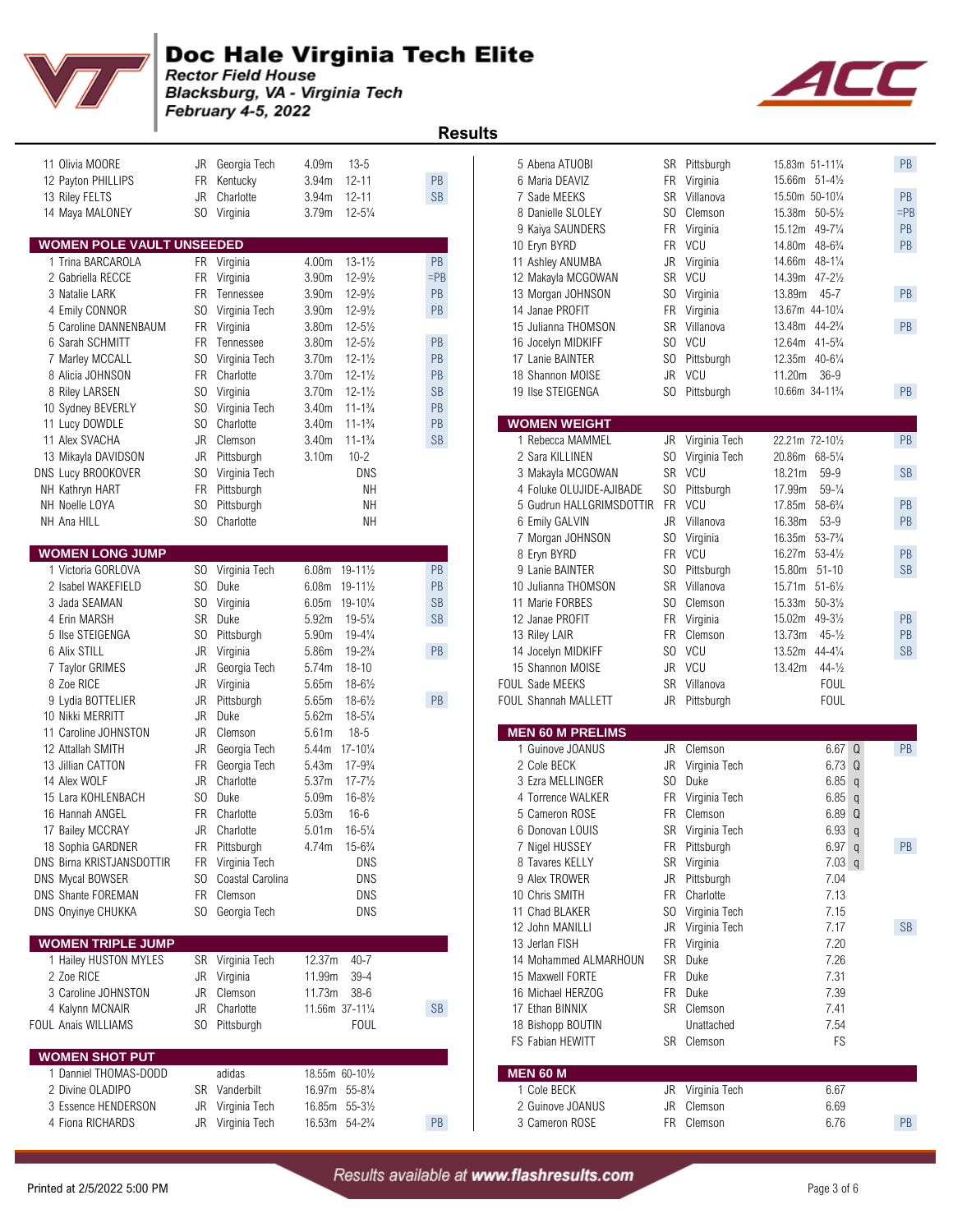

Blacksburg, VA - Virginia Tech February 4-5, 2022

ACI

| 4 Donovan LOUIS         |     | SR Virginia Tech            | 6.78           | <b>SB</b>              | 7 Eldon PHILLIPS                        |                | SR Virginia Tech          | 1:52.67            |           |
|-------------------------|-----|-----------------------------|----------------|------------------------|-----------------------------------------|----------------|---------------------------|--------------------|-----------|
| 5 Ezra MELLINGER        |     | SO Duke                     | 6.81           | PB                     | 8 Will MAZUR                            | SO.            | Tennessee                 | 1:52.93            |           |
| 6 Torrence WALKER       |     | FR Virginia Tech            | 6.90           |                        | 9 Carter DILLON                         | JR             | Duke                      | 1:53.16            |           |
| 7 Nigel HUSSEY          |     | FR Pittsburgh               | 6.95           | PB                     | 10 Jackson WALKER                       | <b>FR</b>      | Duke                      | 1:53.34            |           |
| 8 Tavares KELLY         |     | SR Virginia                 | 7.02           |                        | 11 Cole MILLER                          | SO.            | Georgia Tech              | 1:53.54            | PB        |
|                         |     |                             |                |                        | 12 Carson TILLMAN                       | <b>FR</b>      | Clemson                   | 1:53.63            |           |
| <b>MEN 200 M</b>        |     |                             |                |                        | 13 Jack BALICK                          | SO.            | Pittsburgh                | 1:53.65            | <b>SB</b> |
| 1 Ezra MELLINGER        |     | SO Duke                     | 21.49          | <b>SB</b>              | 14 Mac BLOODWORTH                       | FR             | Georgia Tech              | 1:54.27            | PB        |
| 2 Ade JONES-ROUNDTREE   |     | SR Pittsburgh               | 21.57          | <b>SB</b>              | 15 Harrison FULTZ                       | SO.            | Georgia Tech              | 1:54.30            |           |
| 3 Fabian HEWITT         |     | SR Clemson                  | 21.74          | <b>SB</b>              | 16 Gunner HOGSTON                       | <b>FR</b>      | Charlotte                 | 1:54.49            | PB        |
| 4 Nigel HUSSEY          |     | FR Pittsburgh               | 21.78          | PB                     | 17 Brayden JENSEN                       | SO.            | Charlotte                 | 1:55.04            | PB        |
| 5 Lonzell FEAGIN        |     | SR Pittsburgh               | 21.88          |                        | 18 Josh HIGGINS                         | <b>SR</b>      | Pittsburgh                | 1:55.25            | <b>SB</b> |
| 6 Jay PENDARVIS         | FR  | Virginia                    | 21.94          | PB                     | 19 Alex LOMBARDO                        | FR             | Pittsburgh                | 1:55.59            | PB        |
| 7 Alexander SCHWEDT     |     | SR Duke                     | 21.96          | <b>SB</b>              | 20 Parker BUCHHEIT                      | FR             | Georgia Tech              | 1:55.67            |           |
| 8 Jordan WILLIS         |     | SR Virginia                 | 21.98          |                        | 21 Colin GRIP                           | SR             | Duke                      | 1:55.88            |           |
| 9 Felix WOLTER          |     | SR Pittsburgh               | 22.02          |                        | 22 Krystopher DURHAM                    | <b>FR</b>      | Charlotte                 | 1:56.80            |           |
| 10 Miles MINGO          |     | SR Duke                     | 22.06          |                        | 23 Kobe BROWN                           | SO.            | Charlotte                 | 1:56.82            |           |
|                         |     | FR Duke                     | 22.20          |                        | 24 Devin JOHNSON                        |                | FR Clemson                | 1:56.86            | PB        |
| 11 Alejandro RODRIGUEZ  |     |                             |                |                        |                                         |                |                           |                    |           |
| 12 Matthew MITCHELL     | JR  | Virginia Tech               | 22.27          |                        | 25 Matthew JEAN-PIERRE                  | SO.            | Unattached<br>Charlotte   | 1:57.76            |           |
| 13 Tavares KELLY        | SR  | Virginia                    | 22.62          | PB                     | 26 Dominic DINARDI                      |                |                           | 2:10.67            |           |
| 14 Nigal DAVIS          | FR. | Virginia                    | 22.77          | $\mathsf{SB}\xspace$   | 27 Colby CAVINESS                       |                | SR Clemson                | 2:16.29            |           |
| 15 Darryl BURTON        |     | FR Clemson                  | 22.91          |                        | DNF David BECK                          |                | Unattached                | <b>DNF</b>         |           |
| 16 Jerlan FISH          |     | FR Virginia                 | 23.08          |                        | DNF Azaan DAWSON                        |                | Unattached                | <b>DNF</b>         |           |
| 17 Chad BLAKER          |     | SO Virginia Tech            | 23.90          |                        | DNF Evan ADDISON                        | JR             | Pittsburgh                | DNF                |           |
| <b>FS Alex TROWER</b>   | JR  | Pittsburgh                  | FS             |                        | <b>DNF Tyler LEESER</b>                 | JR             | Virginia Tech             | <b>DNF</b>         |           |
| DNS Job TRAHAN          |     | FR Duke                     | <b>DNS</b>     |                        | DNF David KENNEDY                       |                | Unattached                | <b>DNF</b>         |           |
| DNS Elijah STEPHENS     |     | FR Charlotte                | DNS            |                        | <b>DNF Trey GANNON</b>                  |                | FR Pittsburgh             | <b>DNF</b>         |           |
| <b>DNS Ethan BINNIX</b> |     | SR Clemson                  | DNS            |                        |                                         |                |                           |                    |           |
| <b>MEN 400 M</b>        |     |                             |                |                        | <b>MEN 1 MILE</b><br>1 Nickolas SCUDDER |                | SO Charlotte              | 4:02.54            | PB        |
| 1 Kennedy HARRISON      |     | FR Virginia Tech            | 46.83          |                        | 2 Rory CAVAN                            | SO.            | Duke                      | 4:05.11            | PB        |
| 2 Tyreke SAPP           | JR  | Virginia Tech               | 47.72          | PB                     | 3 Paul ARREDONDO                        | <b>SR</b>      | Charlotte                 | 4:05.59            | PB        |
| 3 Aman THORNTON         | JR  | Clemson                     | 47.89          |                        | 4 Josh ROMINE                           | SR             | Duke                      | 4:07.07            | PB        |
| 4 Kahleje TILLMON       |     | FR Virginia Tech            | 48.07          |                        | 5 Austin GABAY                          | FR.            | Duke                      | 4:07.49            | PB        |
| 5 David KENDZIERA       |     | Unattached                  | 48.07          | PB                     | 6 Riley BUCHHOLZ                        | SO.            | Tennessee                 | 4:08.40            | PB        |
| 6 Alexander SCHWEDT     |     | SR Duke                     | 48.47          |                        | 7 Mike UNGVARSKY                        | S <sub>0</sub> | Duke                      | 4:08.54            | PB        |
| 7 Lonzell FEAGIN        |     | SR Pittsburgh               | 48.49          |                        | 8 Zach KINNE                            | <b>FR</b>      | Duke                      | 4:09.03            |           |
| 8 Alex SHERMAN          |     |                             |                |                        |                                         |                |                           |                    |           |
|                         |     | FR Virginia<br>Georgia Tech | 48.71<br>48.85 |                        | 9 Evan ADDISON<br>10 Jack ELIASON       | JR             | Pittsburgh<br>FR Virginia | 4:09.10<br>4:09.53 |           |
| 9 Jameson MILLER        | JR  |                             |                |                        |                                         |                |                           |                    |           |
| 10 Jay PENDARVIS        | FR  | Virginia                    | 48.88          | SB                     | 11 Declan RYMER                         |                | Unattached                | 4:10.26            |           |
| 11 Alejandro RODRIGUEZ  |     | FR Duke                     | 49.08          |                        | 12 Leif ANDERSEN                        |                | SO Georgia Tech           | 4:11.05            | PB        |
| 12 Miles MINGO          |     | SR Duke                     | 49.23          |                        | 13 Maddon MUHAMMAD                      |                | FR Charlotte              | 4:11.41            | PB        |
| 13 Patrick FORREST      |     | SR Virginia Tech            | 49.28          |                        | 14 Johnny ROGERS                        |                | FR Virginia               | 4:11.47            |           |
| 14 Matt WILSON          |     | SR Pittsburgh               | 49.35          |                        | 15 David BECK                           |                | Unattached                | 4:12.21            |           |
| 15 Weston BAPTISTE      |     | FR Georgia Tech             | 49.44          |                        | 16 Hunter WHITE                         |                | SO Charlotte              | 4:13.42            | PB        |
| 16 Karim MURRARY        |     | FR Clemson                  | 50.02          | PB                     | 17 Ronan SULLIVAN                       | SO.            | Georgia Tech              | 4:13.82            |           |
| 17 Will TRENT           |     | FR Virginia                 | 50.33          | PB                     | 18 Henrik ANDERSON                      | JR             | Georgia Tech              | 4:13.85            |           |
| 18 Darryl BURTON        |     | FR Clemson                  | 50.79          |                        | 19 Jacob GALLANT                        |                | FR Charlotte              | 4:13.90            | SB        |
| 19 Elijah STEPHENS      |     | FR Charlotte                | 51.43          | PB                     | 20 David KENNEDY                        |                | Unattached                | 4:14.59            |           |
| 20 Ethan BINNIX         |     | SR Clemson                  | 51.49          | $\mathbb{S}\mathbb{B}$ | 21 Bryce ANDERSON                       |                | FR Charlotte              | 4:15.28            | PB        |
| DNS Job TRAHAN          |     | FR Duke                     | <b>DNS</b>     |                        | 22 Keaton ANDERSON                      | SO             | Charlotte                 | 4:16.31            | PB        |
| DNS Ethan ROBINSON      |     | FR Tennessee                | <b>DNS</b>     |                        | 23 Josh HIGGINS                         |                | SR Pittsburgh             | 4:16.44            |           |
|                         |     |                             |                |                        | 24 Tim HAUGHTON                         |                | FR Charlotte              | 4:16.64            |           |
| <b>MEN 800 M</b>        |     |                             |                |                        | 25 Gunner HOGSTON                       | FR             | Charlotte                 | 4:16.67            | PB        |
| 1 Liam BELLAMY          |     | FR Virginia                 | 1:51.13        | PB                     | 26 Nick NYMAN                           |                | FR Georgia Tech           | 4:17.47            |           |
| 2 Zach BEALE            |     | SO Charlotte                | 1:51.36        | PB                     | 27 Christian JACKSON                    |                | Unattached                | 4:17.50            |           |
| 3 David WHITFIELD       |     | SR Virginia Tech            | 1:51.64        | PB                     | 28 Will MAZUR                           |                | SO Tennessee              | 4:18.63            |           |
| 4 Finn WALSH            |     | FR Pittsburgh               | 1:52.05        | PB                     | 29 Trey GANNON                          | <b>FR</b>      | Pittsburgh                | 4:19.07            | PB        |
| 5 Ethan MILLS           |     | SO Virginia Tech            | 1:52.54        |                        | 30 Tyler ROLLINS                        | JR             | Pittsburgh                | 4:20.09            |           |
| 6 Beck WITTSTADT        |     | FR Duke                     | 1.52.56        | PR                     | 31 Avery CANNON                         |                | FR Charlotte              | 4.2042             |           |

|                                    |                |                                   |                |           | <b>Results</b>                      |           |                               |                    |                      |
|------------------------------------|----------------|-----------------------------------|----------------|-----------|-------------------------------------|-----------|-------------------------------|--------------------|----------------------|
| 4 Donovan LOUIS                    |                | SR Virginia Tech                  | 6.78           | <b>SB</b> | 7 Eldon PHILLIPS                    |           | SR Virginia Tech              | 1:52.67            |                      |
| 5 Ezra MELLINGER                   | SO.            | Duke                              | 6.81           | PB        | 8 Will MAZUR                        | SO.       | Tennessee                     | 1:52.93            |                      |
| 6 Torrence WALKER                  | FR             | Virginia Tech                     | 6.90           |           | 9 Carter DILLON                     | JR        | Duke                          | 1:53.16            |                      |
| 7 Nigel HUSSEY                     | FR             | Pittsburgh                        | 6.95           | PB        | 10 Jackson WALKER                   | FR.       | Duke                          | 1:53.34            |                      |
| 8 Tavares KELLY                    |                | SR Virginia                       | 7.02           |           | 11 Cole MILLER                      | SO.       | Georgia Tech                  | 1:53.54            | PB                   |
|                                    |                |                                   |                |           | 12 Carson TILLMAN                   | FR        | Clemson                       | 1:53.63            |                      |
| <b>EN 200 M</b>                    |                |                                   |                |           | 13 Jack BALICK                      | SO.       | Pittsburgh                    | 1:53.65            | $\mathsf{SB}\xspace$ |
| 1 Ezra MELLINGER                   | S <sub>0</sub> | Duke                              | 21.49          | <b>SB</b> | 14 Mac BLOODWORTH                   | <b>FR</b> | Georgia Tech                  | 1:54.27            | PB                   |
| 2 Ade JONES-ROUNDTREE              |                | SR Pittsburgh                     | 21.57          | <b>SB</b> | 15 Harrison FULTZ                   |           | SO Georgia Tech               | 1:54.30            |                      |
| 3 Fabian HEWITT                    |                | SR Clemson                        | 21.74          | <b>SB</b> | 16 Gunner HOGSTON                   | FR.       | Charlotte                     | 1:54.49            | PB                   |
| 4 Nigel HUSSEY                     | FR             | Pittsburgh                        | 21.78          | PB        | 17 Brayden JENSEN                   | SO.       | Charlotte                     | 1:55.04            | PB                   |
| 5 Lonzell FEAGIN                   | SR             | Pittsburgh                        | 21.88          |           | 18 Josh HIGGINS                     | SR        | Pittsburgh                    | 1:55.25            | $\mathsf{SB}\xspace$ |
| 6 Jay PENDARVIS                    |                | FR Virginia                       | 21.94          | PB        | 19 Alex LOMBARDO                    | FR        | Pittsburgh                    | 1:55.59            | PB                   |
| 7 Alexander SCHWEDT                |                | SR Duke                           | 21.96          | <b>SB</b> | 20 Parker BUCHHEIT                  | FR        | Georgia Tech                  | 1:55.67            |                      |
| 8 Jordan WILLIS                    |                | SR Virginia                       | 21.98          |           | 21 Colin GRIP                       | <b>SR</b> | Duke                          | 1:55.88            |                      |
| 9 Felix WOLTER                     | <b>SR</b>      | Pittsburgh                        | 22.02          |           | 22 Krystopher DURHAM                | FR        | Charlotte                     | 1:56.80            |                      |
| 0 Miles MINGO                      | SR             | Duke                              | 22.06          |           | 23 Kobe BROWN                       | SO.       | Charlotte                     | 1:56.82            |                      |
| 1 Alejandro RODRIGUEZ              | <b>FR</b>      | Duke                              | 22.20          |           | 24 Devin JOHNSON                    |           | FR Clemson                    | 1:56.86            | PB                   |
| 2 Matthew MITCHELL                 | JR             | Virginia Tech                     | 22.27          |           | 25 Matthew JEAN-PIERRE              |           | Unattached                    | 1:57.76            |                      |
| 3 Tavares KELLY                    |                | SR Virginia                       | 22.62          | <b>PB</b> | 26 Dominic DINARDI                  |           | SO Charlotte                  | 2:10.67            |                      |
| 4 Nigal DAVIS                      | FR             | Virginia                          | 22.77          | <b>SB</b> | 27 Colby CAVINESS                   |           | SR Clemson                    | 2:16.29            |                      |
| 5 Darryl BURTON                    | FR             | Clemson                           | 22.91          |           | DNF David BECK                      |           | Unattached                    | <b>DNF</b>         |                      |
| 6 Jerlan FISH                      | FR             | Virginia                          | 23.08          |           | DNF Azaan DAWSON                    |           | Unattached                    | <b>DNF</b>         |                      |
| 7 Chad BLAKER                      | S <sub>0</sub> | Virginia Tech                     | 23.90          |           | DNF Evan ADDISON                    | JR        | Pittsburgh                    | <b>DNF</b>         |                      |
| S Alex TROWER                      | JR             | Pittsburgh                        | FS             |           | <b>DNF Tyler LEESER</b>             |           | JR Virginia Tech              | DNF                |                      |
| S Job TRAHAN                       | FR             | Duke                              | <b>DNS</b>     |           | DNF David KENNEDY                   |           | Unattached                    | <b>DNF</b>         |                      |
| S Elijah STEPHENS                  | FR             | Charlotte                         | <b>DNS</b>     |           | <b>DNF Trey GANNON</b>              |           | FR Pittsburgh                 | <b>DNF</b>         |                      |
| S Ethan BINNIX                     |                | SR Clemson                        | <b>DNS</b>     |           |                                     |           |                               |                    |                      |
|                                    |                |                                   |                |           | <b>MEN 1 MILE</b>                   |           |                               |                    |                      |
| <b>EN 400 M</b>                    |                |                                   |                |           | 1 Nickolas SCUDDER                  |           | SO Charlotte                  | 4:02.54            | PB                   |
| 1 Kennedy HARRISON                 | <b>FR</b>      | Virginia Tech                     | 46.83          |           | 2 Rory CAVAN                        | SO        | Duke                          | 4:05.11            | PB                   |
| 2 Tyreke SAPP                      | JR             | Virginia Tech                     | 47.72          | PB        | 3 Paul ARREDONDO                    | SR        | Charlotte                     | 4:05.59            | PB                   |
| 3 Aman THORNTON                    | JR             | Clemson                           | 47.89          |           | 4 Josh ROMINE                       | SR        | Duke                          | 4:07.07            | PB                   |
| 4 Kahleje TILLMON                  |                | FR Virginia Tech                  | 48.07          |           | 5 Austin GABAY                      | <b>FR</b> | Duke                          | 4:07.49            | PB                   |
| 5 David KENDZIERA                  |                | Unattached                        | 48.07          | PB        | 6 Riley BUCHHOLZ                    | SO.       | Tennessee                     | 4:08.40            | PB                   |
| 6 Alexander SCHWEDT                |                | SR Duke                           | 48.47          |           | 7 Mike UNGVARSKY                    |           | SO Duke                       | 4:08.54            | PB                   |
| 7 Lonzell FEAGIN                   | SR             | Pittsburgh                        | 48.49          |           | 8 Zach KINNE                        | FR.       | Duke                          | 4:09.03            |                      |
| 8 Alex SHERMAN                     | FR             | Virginia                          | 48.71          |           | 9 Evan ADDISON                      | JR        | Pittsburgh                    | 4:09.10            |                      |
| 9 Jameson MILLER                   | JR             | Georgia Tech                      | 48.85          | <b>SB</b> | 10 Jack ELIASON                     | FR        | Virginia                      | 4:09.53            |                      |
| 0 Jay PENDARVIS                    | FR             | Virginia                          | 48.88<br>49.08 |           | 11 Declan RYMER<br>12 Leif ANDERSEN |           | Unattached<br>SO Georgia Tech | 4:10.26            | PB                   |
| 1 Alejandro RODRIGUEZ              | FR             | Duke                              |                |           |                                     |           |                               | 4:11.05            |                      |
| 2 Miles MINGO<br>3 Patrick FORREST | SR             | Duke                              | 49.23<br>49.28 |           | 13 Maddon MUHAMMAD                  | FR        | FR Charlotte                  | 4:11.41<br>4:11.47 | PB                   |
| 4 Matt WILSON                      |                | SR Virginia Tech<br>SR Pittsburgh | 49.35          |           | 14 Johnny ROGERS<br>15 David BECK   |           | Virginia<br>Unattached        | 4:12.21            |                      |
| 5 Weston BAPTISTE                  | FR             | Georgia Tech                      | 49.44          |           | 16 Hunter WHITE                     |           | SO Charlotte                  | 4:13.42            | PB                   |
| 6 Karim MURRARY                    | FR.            | Clemson                           | 50.02          | PB        | 17 Ronan SULLIVAN                   | SO.       | Georgia Tech                  | 4:13.82            |                      |
| 7 Will TRENT                       | <b>FR</b>      | Virginia                          | 50.33          | PB        | 18 Henrik ANDERSON                  | JR        | Georgia Tech                  | 4:13.85            |                      |
| 8 Darryl BURTON                    |                | FR Clemson                        | 50.79          |           | 19 Jacob GALLANT                    |           | FR Charlotte                  | 4:13.90            | <b>SB</b>            |
| 9 Elijah STEPHENS                  | FR             | Charlotte                         | 51.43          | PB        | 20 David KENNEDY                    |           | Unattached                    | 4:14.59            |                      |
| 0 Ethan BINNIX                     | SR             | Clemson                           | 51.49          | SB        | 21 Bryce ANDERSON                   |           | FR Charlotte                  | 4:15.28            | PB                   |
| S Job TRAHAN                       | FR             | Duke                              | DNS            |           | 22 Keaton ANDERSON                  |           | SO Charlotte                  | 4:16.31            | PB                   |
| S Ethan ROBINSON                   |                | FR Tennessee                      | <b>DNS</b>     |           | 23 Josh HIGGINS                     |           | SR Pittsburgh                 | 4:16.44            |                      |
|                                    |                |                                   |                |           | 24 Tim HAUGHTON                     | FR        | Charlotte                     | 4:16.64            |                      |
| <b>EN 800 M</b>                    |                |                                   |                |           | 25 Gunner HOGSTON                   | FR        | Charlotte                     |                    | PB                   |
| 1 Liam BELLAMY                     |                | FR Virginia                       | 1:51.13        | PB        | 26 Nick NYMAN                       |           | FR Georgia Tech               | 4:16.67<br>4:17.47 |                      |
| 2 Zach BEALE                       | SO.            | Charlotte                         | 1:51.36        | PB        | 27 Christian JACKSON                |           | Unattached                    | 4:17.50            |                      |
| 3 David WHITFIELD                  |                | SR Virginia Tech                  | 1:51.64        | PB        | 28 Will MAZUR                       |           | SO Tennessee                  | 4:18.63            |                      |
| 4 Finn WALSH                       | FR.            | Pittsburgh                        | 1:52.05        | PB        | 29 Trey GANNON                      | <b>FR</b> | Pittsburgh                    | 4:19.07            | PB                   |
| 5 Ethan MILLS                      | SO.            | Virginia Tech                     | 1:52.54        |           | 30 Tyler ROLLINS                    | JR        | Pittsburgh                    | 4:20.09            |                      |
| 6 Beck WITTSTADT                   |                | FR Duke                           | 1:52.56        | PB        | 31 Avery CANNON                     |           | FR Charlotte                  | 4:20.42            |                      |
|                                    |                |                                   |                |           |                                     |           |                               |                    |                      |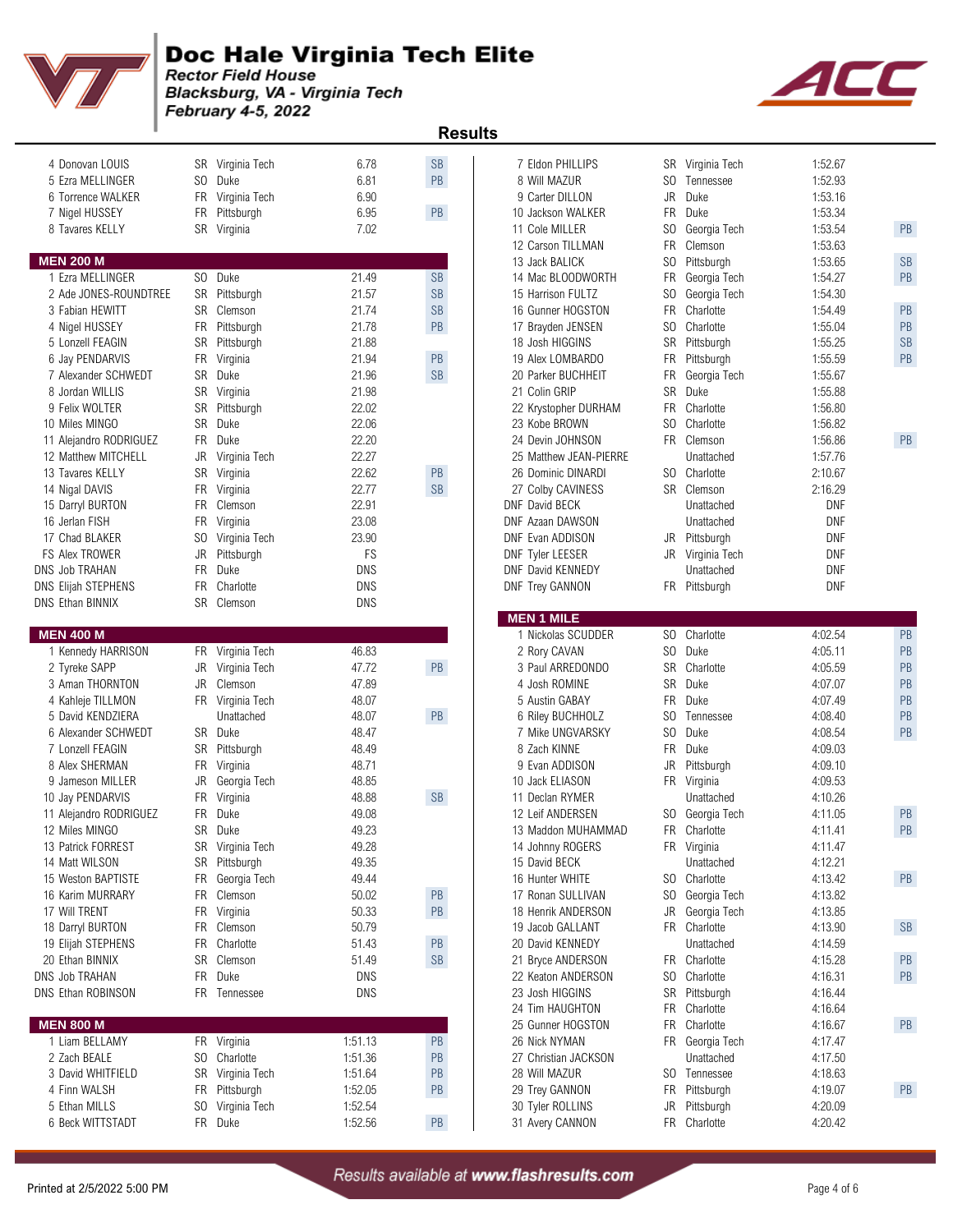

Blacksburg, VA - Virginia Tech February 4-5, 2022

| 32 James CRAGIN<br>33 Justin WACHTEL<br>34 Finn WALSH<br>35 Stanley FINLEY<br>36 William MACKENZIE | FR               | JR Georgia Tech<br>Virginia<br>FR Pittsburgh<br>Clemson<br>Unattached | 4:20.50<br>4:21.37<br>4:23.77<br>4:27.01<br>4:28.61 |           | 2 Matthew MITCHELL<br>3 Felix WOLTER<br>4 Cobe WIGGINS<br>5 Peyton DAVIS<br>6 Michael BENNETT |     | JR Virginia Tech<br>SR Pittsburgh<br>SR Pittsburgh<br>SO Tennessee<br>FR Duke |                   | 8.07<br>8.14<br>8.38<br>8.46<br>8.54 | $=$ SI<br>PB<br>PB     |
|----------------------------------------------------------------------------------------------------|------------------|-----------------------------------------------------------------------|-----------------------------------------------------|-----------|-----------------------------------------------------------------------------------------------|-----|-------------------------------------------------------------------------------|-------------------|--------------------------------------|------------------------|
| <b>DNF Alex CRIGGER</b><br><b>DNF Jack BALICK</b><br><b>DNS Conner HAWKINS</b>                     | SO.<br>JR        | <b>SR</b> Tennessee<br>Pittsburgh<br>Tennessee                        | <b>DNF</b><br><b>DNF</b><br>DNS                     |           | 7 Yariel SOTO<br>DNS Jacob SPOTSWOOD                                                          |     | SO Tennessee<br>JR Virginia Tech                                              |                   | 8.67<br>DNS                          |                        |
| DNF Liam BELLAMY<br>DNS Sam RIVERA<br><b>DNF Colby BURCHAM</b><br>DNF Alex LOMBARDO                | FR               | Virginia<br>FR Duke<br>Unattached<br>FR Pittsburgh                    | DNF<br><b>DNS</b><br><b>DNF</b><br><b>DNF</b>       |           | <b>MEN 4X400 M RELAY</b><br>1 VIRGINIA TECH<br>2 PITTSBURGH<br>3 CLEMSON                      |     |                                                                               |                   | 3:09.09<br>3:11.96<br>3:12.00        | <b>SB</b><br><b>SB</b> |
| <b>MEN 3000 M</b>                                                                                  |                  |                                                                       |                                                     |           | 4 DUKE<br>VIRGINIA<br>5                                                                       |     |                                                                               |                   | 3:15.87<br>3:16.21                   | <b>SB</b>              |
| 1 Nickolas SCUDDER                                                                                 |                  | SO Charlotte                                                          | 8:02.18                                             | PB        | 6<br><b>GEORGIA TECH</b>                                                                      |     |                                                                               |                   | 3:17.38                              | <b>SB</b>              |
| 2 Sam RIVERA                                                                                       |                  | FR Duke                                                               | 8:02.41                                             | PB        | <b>CLEMSON B</b><br>7                                                                         |     | Clemson                                                                       |                   | 3:17.67                              |                        |
| 3 Jacob HUNTER                                                                                     |                  | JR Virginia                                                           | 8:11.35                                             | PB        | VIRGINIA TECH B<br>8                                                                          |     | Virginia Tech                                                                 |                   | 3:17.76                              |                        |
| 4 Luke HENSELER                                                                                    | FR               | Pittsburgh                                                            | 8:11.70                                             | PB        | DNS VIRGINIA TECH C                                                                           |     | Virginia Tech                                                                 |                   | <b>DNS</b>                           |                        |
| 5 Aaron ROVNAK                                                                                     | <b>FR</b>        | Charlotte                                                             | 8:16.70                                             |           |                                                                                               |     |                                                                               |                   |                                      |                        |
| 6 Jared KREIS                                                                                      | FR               | Duke                                                                  | 8:19.27                                             | PB        | <b>MEN DMR</b>                                                                                |     |                                                                               |                   |                                      |                        |
| 7 Hunter WHITE                                                                                     | SO.              | Charlotte                                                             | 8:20.10                                             | PB        | 1 GEORGIA TECH                                                                                |     |                                                                               |                   | 9:48.50                              | <b>SB</b>              |
| 8 Maddon MUHAMMAD<br>9 Jack KOVACH                                                                 | FR.<br><b>FR</b> | Charlotte<br>Duke                                                     | 8:23.22<br>8:23.41                                  |           | 2 CLEMSON<br><b>GEORGIA TECH B</b><br>3                                                       |     | Georgia Tech                                                                  |                   | 9:57.01<br>9:57.40                   | <b>SB</b>              |
| 10 Tim HAUGHTON                                                                                    |                  | FR Charlotte                                                          | 8:26.07                                             | PB        | 4 DUKE                                                                                        |     |                                                                               |                   | 10:04.09                             |                        |
| 11 Arnav TIKHE                                                                                     |                  | Unattached                                                            | 8:27.47                                             | PB        | 5 CLEMSON B                                                                                   |     | Clemson                                                                       |                   | 10:29.80                             |                        |
| 12 Viktor IDHAMMAR                                                                                 |                  | Unattached                                                            | 8:28.05                                             |           |                                                                                               |     |                                                                               |                   |                                      |                        |
| 13 Tyler ROLLINS                                                                                   |                  | JR Pittsburgh                                                         | 8:29.19                                             | <b>SB</b> | <b>MEN HIGH JUMP</b>                                                                          |     |                                                                               |                   |                                      |                        |
| 14 Tristan AUTRY                                                                                   | FR               | Georgia Tech                                                          | 8:30.76                                             | <b>SB</b> | 1 Beau ALLEN                                                                                  |     | SO Duke                                                                       | 2.08m             | $6 - 9\frac{3}{4}$                   |                        |
| 15 Keaton ANDERSON                                                                                 | SO.              | Charlotte                                                             | 8:32.43                                             | PB        | 2 Aidan CLARK                                                                                 |     | SO Virginia Tech                                                              | 2.08m             | $6 - 9\frac{3}{4}$                   | <b>SB</b>              |
| 16 Kevin CARLSON                                                                                   | FR               | Virginia                                                              | 8:32.56                                             |           | 3 Shyhiem SCOTLAND                                                                            |     | FR Charlotte                                                                  | 2.03m             | $6 - 8$                              |                        |
| 17 Matthew MCMILLAN                                                                                | SO.              | Tennessee                                                             | 8:33.43                                             | PB        | 4 Elijah BELL                                                                                 | SO. | Virginia Tech                                                                 | 2.03m             | $6 - 8$                              |                        |
| 18 Daniel VO                                                                                       | JR               | Charlotte                                                             | 8:34.23                                             | PB        | 5 Jacob KELLY                                                                                 |     | SR Virginia                                                                   | 1.98m             | $6-6$                                | PB                     |
| 19 Ethan CURNOW                                                                                    | FR               | Georgia Tech                                                          | 8:34.70                                             | PB        | 6 McKinley THOMPSON                                                                           | JR  | Georgia Tech                                                                  | 1.93m             | $6 - 4$                              |                        |
| 20 William O'RIELLY                                                                                | JR               | Georgia Tech                                                          | 8:35.27                                             | PB        | 7 Chris SMITH                                                                                 | FR. | Charlotte                                                                     | 1.93m             | $6 - 4$                              | PB                     |
| 21 Michael DURKIN                                                                                  |                  | SR Charlotte                                                          | 8:35.50                                             | PB        | 8 Max LIVESEY                                                                                 |     | FR Clemson                                                                    | 1.93m             | $6 - 4$                              |                        |
| 22 Avery CANNON                                                                                    |                  | FR Charlotte                                                          | 8:36.93                                             |           | 9 Conrad PEREIRA                                                                              |     | FR Virginia Tech                                                              | 1.88m             | $6 - 2$                              |                        |
| 23 Gavin PRIOR                                                                                     | <b>SR</b>        | Charlotte                                                             | 8:37.06                                             |           | 10 Davis HOWELL                                                                               |     | SO Duke                                                                       | 1.88m             | $6 - 2$                              |                        |
| 24 Conner HAWKINS                                                                                  | <b>JR</b>        | Tennessee                                                             | 8:43.79                                             |           | DNS Gage KNIGHT                                                                               |     | FR Duke                                                                       |                   | <b>DNS</b>                           |                        |
| 25 Harrison MORRIS                                                                                 | JR               | Georgia Tech                                                          | 8:44.26                                             |           | NH Michael BENNETT                                                                            |     | FR Duke                                                                       |                   | <b>NH</b>                            |                        |
| DNF Jacob GALLANT<br><b>DNF William MACKENZIE</b>                                                  |                  | FR Charlotte                                                          | DNF<br><b>DNF</b>                                   |           | <b>MEN POLE VAULT</b>                                                                         |     |                                                                               |                   |                                      |                        |
| <b>DNS Carter DILLON</b>                                                                           |                  | Unattached<br>JR Duke                                                 | <b>DNS</b>                                          |           | 1 Deakin VOLZ                                                                                 |     | Unattached                                                                    | 5.72m             | $18 - 9\frac{1}{4}$                  | $=$ M                  |
|                                                                                                    |                  |                                                                       |                                                     |           | 2 Harrison RICE                                                                               |     | JR Virginia Tech                                                              | 5.16m 16-11       |                                      |                        |
| <b>MEN 60 M HURDLES PRELIMS</b>                                                                    |                  |                                                                       |                                                     |           | 2 Erick DUFFY                                                                                 |     | SR Duke                                                                       | 5.16m 16-11       |                                      |                        |
| 1 Matthew MITCHELL                                                                                 |                  | JR Virginia Tech                                                      | 8.05 <sub>Q</sub>                                   | <b>SB</b> | 4 Jacob SPOTSWOOD                                                                             |     | JR Virginia Tech                                                              | 5.16m             | $16 - 11$                            | <b>SB</b>              |
| 2 Ethan ROBINSON                                                                                   |                  | FR Tennessee                                                          | 8.18 Q                                              | <b>SB</b> | 5 Matthew PEARE                                                                               |     | SR Kentucky                                                                   | 5.16m             | $16 - 11$                            |                        |
| 3 Felix WOLTER                                                                                     |                  | SR Pittsburgh                                                         | 8.18 Q                                              | PB        | 6 Michael FAIRBANKS                                                                           |     | SR Duke                                                                       | 5.16m 16-11       |                                      | PB                     |
| 4 Jacob SPOTSWOOD                                                                                  |                  | JR Virginia Tech                                                      | $8.24$ q                                            | PB        | 7 Jacob SOBOTA                                                                                |     | SR Kentucky                                                                   |                   | 5.01m 16-51/4                        |                        |
| 5 Cobe WIGGINS                                                                                     |                  | SR Pittsburgh                                                         | 8.31 Q                                              |           | 7 Sam YOUNG                                                                                   |     | Unattached                                                                    | 5.01 <sub>m</sub> | $16 - 5\frac{1}{4}$                  |                        |
| 6 Peyton DAVIS                                                                                     |                  | SO Tennessee                                                          | 8.56q                                               | PB        | 9 Cole ROWAN                                                                                  |     | JR Duke                                                                       |                   | 5.01m 16-51/4                        |                        |
| 7 Yariel SOTO                                                                                      |                  | SO Tennessee                                                          | $8.58$ q                                            |           | 10 Dalton SHEPLER                                                                             |     | FR Kentucky                                                                   |                   | 5.01m 16-51/4                        | PB                     |
| 8 Michael BENNETT                                                                                  |                  | FR Duke                                                               | 8.60 q                                              |           | 11 Conner MCCLURE                                                                             |     | FR Virginia Tech                                                              |                   | 4.86m 15-111/4                       |                        |
| 9 John MANILLI                                                                                     |                  | JR Virginia Tech                                                      | 8.67                                                | PB        | 12 Marcus HESSKE                                                                              |     | FR Charlotte                                                                  |                   | 4.86m 15-111/4                       |                        |
| 10 Gage KNIGHT                                                                                     |                  | FR Duke                                                               | 8.76                                                |           | 13 Lincoln YOUNG                                                                              |     | JR Kentucky                                                                   |                   | 4.86m 15-111/4                       |                        |
| 11 Thomas OLESEN                                                                                   |                  | FR Charlotte                                                          | 9.15                                                |           | 14 Joseph JARDINE                                                                             |     | JR Kentucky                                                                   |                   | 4.86m 15-111/4                       |                        |
| <b>DNS Crockett SCHOOLER</b>                                                                       |                  | SR Pittsburgh                                                         | <b>DNS</b>                                          |           |                                                                                               |     |                                                                               |                   |                                      |                        |
| <b>DNS Kollin SMITH</b>                                                                            |                  | SR Pittsburgh                                                         | <b>DNS</b>                                          |           | <b>MEN POLE VAULT UNSEEDED</b>                                                                |     |                                                                               |                   |                                      |                        |
|                                                                                                    |                  |                                                                       |                                                     |           | 1 Jacob RICE                                                                                  |     | SO Virginia Tech                                                              | 5.00 <sub>m</sub> | $16 - 4\frac{3}{4}$                  |                        |
| <b>MEN 60 M HURDLES</b>                                                                            |                  |                                                                       |                                                     |           | 2 Kane ALDRICH                                                                                |     | JR Virginia                                                                   | 4.80m             | $15 - 9$                             | <b>SB</b>              |
| 1 Ethan ROBINSON                                                                                   |                  | FR Tennessee                                                          | 8.05                                                | PB        | 3 Chandler WARD                                                                               |     | FR Charlotte                                                                  | 4.65m             | $15 - 3$                             | <b>SB</b>              |



|                                 |           |                  |            | <b>Results</b> |                                |           |                  |                                          |           |
|---------------------------------|-----------|------------------|------------|----------------|--------------------------------|-----------|------------------|------------------------------------------|-----------|
| 32 James CRAGIN                 | JR        | Georgia Tech     | 4:20.50    |                | 2 Matthew MITCHELL             |           | JR Virginia Tech | 8.07                                     | $=$ SB    |
| 33 Justin WACHTEL               | <b>FR</b> | Virginia         | 4:21.37    |                | 3 Felix WOLTER                 | SR        | Pittsburgh       | 8.14                                     | PB        |
| 34 Finn WALSH                   |           | FR Pittsburgh    | 4:23.77    |                | 4 Cobe WIGGINS                 | <b>SR</b> | Pittsburgh       | 8.38                                     |           |
| 35 Stanley FINLEY               |           | Clemson          | 4:27.01    |                | 5 Peyton DAVIS                 |           | SO Tennessee     | 8.46                                     | PB        |
| 36 William MACKENZIE            |           | Unattached       | 4:28.61    |                | 6 Michael BENNETT              | <b>FR</b> | Duke             | 8.54                                     |           |
| <b>DNF Alex CRIGGER</b>         | <b>SR</b> | Tennessee        | <b>DNF</b> |                | 7 Yariel SOTO                  | SO.       | Tennessee        | 8.67                                     |           |
| <b>DNF Jack BALICK</b>          | SO.       | Pittsburgh       | <b>DNF</b> |                | DNS Jacob SPOTSWOOD            |           | JR Virginia Tech | <b>DNS</b>                               |           |
| <b>DNS Conner HAWKINS</b>       | <b>JR</b> | Tennessee        | <b>DNS</b> |                |                                |           |                  |                                          |           |
| <b>DNF Liam BELLAMY</b>         | <b>FR</b> | Virginia         | <b>DNF</b> |                | <b>MEN 4X400 M RELAY</b>       |           |                  |                                          |           |
| DNS Sam RIVERA                  | <b>FR</b> | Duke             | <b>DNS</b> |                | 1 VIRGINIA TECH                |           |                  | 3:09.09                                  | SB        |
| <b>DNF Colby BURCHAM</b>        |           |                  | <b>DNF</b> |                | 2 PITTSBURGH                   |           |                  | 3:11.96                                  |           |
|                                 |           | Unattached       |            |                |                                |           |                  |                                          | <b>SB</b> |
| DNF Alex LOMBARDO               |           | FR Pittsburgh    | <b>DNF</b> |                | 3 CLEMSON<br>4 DUKE            |           |                  | 3:12.00                                  |           |
|                                 |           |                  |            |                |                                |           |                  | 3:15.87                                  |           |
| <b>MEN 3000 M</b>               |           |                  |            |                | 5 VIRGINIA                     |           |                  | 3:16.21                                  | <b>SB</b> |
| 1 Nickolas SCUDDER              | SO.       | Charlotte        | 8:02.18    | PB             | 6 GEORGIA TECH                 |           |                  | 3:17.38                                  | <b>SB</b> |
| 2 Sam RIVERA                    | FR.       | Duke             | 8:02.41    | PB             | 7 CLEMSON B                    |           | Clemson          | 3:17.67                                  |           |
| 3 Jacob HUNTER                  | JR        | Virginia         | 8:11.35    | PB             | 8 VIRGINIA TECH B              |           | Virginia Tech    | 3:17.76                                  |           |
| 4 Luke HENSELER                 | FR        | Pittsburgh       | 8:11.70    | PB             | DNS VIRGINIA TECH C            |           | Virginia Tech    | <b>DNS</b>                               |           |
| 5 Aaron ROVNAK                  | <b>FR</b> | Charlotte        | 8:16.70    |                |                                |           |                  |                                          |           |
| 6 Jared KREIS                   | FR.       | Duke             | 8:19.27    | PB             | <b>MEN DMR</b>                 |           |                  |                                          |           |
| 7 Hunter WHITE                  | SO.       | Charlotte        | 8:20.10    | PB             | 1 GEORGIA TECH                 |           |                  | 9:48.50                                  | SB        |
| 8 Maddon MUHAMMAD               | FR.       | Charlotte        | 8:23.22    |                | 2 CLEMSON                      |           |                  | 9:57.01                                  | <b>SB</b> |
| 9 Jack KOVACH                   | <b>FR</b> | Duke             | 8:23.41    |                | 3 GEORGIA TECH B               |           | Georgia Tech     | 9:57.40                                  |           |
| 10 Tim HAUGHTON                 |           | FR Charlotte     | 8:26.07    | PB             | 4 DUKE                         |           |                  | 10:04.09                                 |           |
| 11 Arnav TIKHE                  |           | Unattached       | 8:27.47    | PB             | 5 CLEMSON B                    |           | Clemson          | 10:29.80                                 |           |
| 12 Viktor IDHAMMAR              |           | Unattached       | 8:28.05    |                |                                |           |                  |                                          |           |
| 13 Tyler ROLLINS                |           | JR Pittsburgh    | 8:29.19    | <b>SB</b>      | <b>MEN HIGH JUMP</b>           |           |                  |                                          |           |
| 14 Tristan AUTRY                | FR        | Georgia Tech     | 8:30.76    | <b>SB</b>      | 1 Beau ALLEN                   |           | SO Duke          | 2.08 <sub>m</sub><br>$6 - 9\frac{3}{4}$  |           |
| 15 Keaton ANDERSON              | SO.       | Charlotte        | 8:32.43    | PB             | 2 Aidan CLARK                  |           | SO Virginia Tech | 2.08m<br>$6 - 9\frac{3}{4}$              | <b>SB</b> |
| 16 Kevin CARLSON                | <b>FR</b> | Virginia         | 8:32.56    |                | 3 Shyhiem SCOTLAND             | <b>FR</b> | Charlotte        | 2.03m<br>$6 - 8$                         |           |
| 17 Matthew MCMILLAN             | SO.       | Tennessee        | 8:33.43    | PB             | 4 Elijah BELL                  | SO.       | Virginia Tech    | 2.03m<br>$6 - 8$                         |           |
| 18 Daniel VO                    | <b>JR</b> | Charlotte        | 8:34.23    | PB             | 5 Jacob KELLY                  |           | SR Virginia      | $6-6$<br>1.98m                           | PB        |
| 19 Ethan CURNOW                 | FR        | Georgia Tech     | 8:34.70    | PB             | 6 McKinley THOMPSON            | JR        | Georgia Tech     | 1.93m<br>$6 - 4$                         |           |
| 20 William O'RIELLY             | JR        | Georgia Tech     | 8:35.27    | PB             | 7 Chris SMITH                  | <b>FR</b> | Charlotte        | 1.93m<br>$6 - 4$                         | PB        |
| 21 Michael DURKIN               | <b>SR</b> | Charlotte        | 8:35.50    | $\mathsf{PB}$  | 8 Max LIVESEY                  | FR.       | Clemson          | 1.93m<br>$6 - 4$                         |           |
| 22 Avery CANNON                 | <b>FR</b> | Charlotte        | 8:36.93    |                | 9 Conrad PEREIRA               | FR        | Virginia Tech    | 1.88m<br>$6 - 2$                         |           |
| 23 Gavin PRIOR                  | <b>SR</b> | Charlotte        | 8:37.06    |                | 10 Davis HOWELL                | SO        | Duke             | $6 - 2$<br>1.88m                         |           |
| 24 Conner HAWKINS               | JR        | Tennessee        | 8:43.79    |                | DNS Gage KNIGHT                | <b>FR</b> | Duke             | <b>DNS</b>                               |           |
| 25 Harrison MORRIS              | JR        |                  | 8:44.26    |                | NH Michael BENNETT             |           | FR Duke          | NΗ                                       |           |
|                                 |           | Georgia Tech     | <b>DNF</b> |                |                                |           |                  |                                          |           |
| DNF Jacob GALLANT               | FR.       | Charlotte        |            |                |                                |           |                  |                                          |           |
| <b>DNF William MACKENZIE</b>    |           | Unattached       | <b>DNF</b> |                | <b>MEN POLE VAULT</b>          |           |                  |                                          |           |
| DNS Carter DILLON               |           | JR Duke          | <b>DNS</b> |                | 1 Deakin VOLZ                  |           | Unattached       | 5.72m<br>$18 - 9\frac{1}{4}$             | $=MR$     |
|                                 |           |                  |            |                | 2 Harrison RICE                |           | JR Virginia Tech | 5.16m<br>$16 - 11$                       |           |
| <b>MEN 60 M HURDLES PRELIMS</b> |           |                  |            |                | 2 Erick DUFFY                  |           | SR Duke          | $16 - 11$<br>5.16m                       |           |
| 1 Matthew MITCHELL              |           | JR Virginia Tech | $8.05$ Q   | <b>SB</b>      | 4 Jacob SPOTSWOOD              |           | JR Virginia Tech | $16 - 11$<br>5.16m                       | <b>SB</b> |
| 2 Ethan ROBINSON                | FR        | Tennessee        | 8.18 Q     | <b>SB</b>      | 5 Matthew PEARE                | SR        | Kentucky         | 5.16m<br>$16 - 11$                       |           |
| 3 Felix WOLTER                  |           | SR Pittsburgh    | 8.18 Q     | PB             | 6 Michael FAIRBANKS            | SR        | Duke             | 5.16m<br>$16 - 11$                       | PB        |
| 4 Jacob SPOTSWOOD               | JR        | Virginia Tech    | 8.24<br>q  | PB             | 7 Jacob SOBOTA                 |           | SR Kentucky      | 5.01 <sub>m</sub><br>$16 - 5\frac{1}{4}$ |           |
| 5 Cobe WIGGINS                  | SR        | Pittsburgh       | 8.31 Q     |                | 7 Sam YOUNG                    |           | Unattached       | $16 - 5\frac{1}{4}$<br>5.01 <sub>m</sub> |           |
| 6 Peyton DAVIS                  | SO.       | Tennessee        | $8.56$ q   | PB             | 9 Cole ROWAN                   |           | JR Duke          | $16 - 5\frac{1}{4}$<br>5.01 <sub>m</sub> |           |
| 7 Yariel SOTO                   | SO.       | Tennessee        | 8.58 q     |                | 10 Dalton SHEPLER              |           | FR Kentucky      | 5.01 <sub>m</sub><br>$16 - 5\frac{1}{4}$ | PB        |
| 8 Michael BENNETT               | FR        | Duke             | 8.60 q     |                | 11 Conner MCCLURE              | FR        | Virginia Tech    | 4.86m 15-111/4                           |           |
| 9 John MANILLI                  | JR        | Virginia Tech    | 8.67       | PB             | 12 Marcus HESSKE               | FR        | Charlotte        | 4.86m 15-111/4                           |           |
| 10 Gage KNIGHT                  | FR        | Duke             | 8.76       |                | 13 Lincoln YOUNG               |           | JR Kentucky      | 4.86m 15-111/4                           |           |
| 11 Thomas OLESEN                | FR        | Charlotte        | 9.15       |                | 14 Joseph JARDINE              |           | JR Kentucky      | 4.86m 15-111/4                           |           |
| DNS Crockett SCHOOLER           | SR        | Pittsburgh       | <b>DNS</b> |                |                                |           |                  |                                          |           |
| DNS Kollin SMITH                |           | SR Pittsburgh    | DNS        |                | <b>MEN POLE VAULT UNSEEDED</b> |           |                  |                                          |           |
|                                 |           |                  |            |                | 1 Jacob RICE                   |           | SO Virginia Tech | $16 - 4\frac{3}{4}$<br>5.00 <sub>m</sub> |           |
| <b>MEN 60 M HURDLES</b>         |           |                  |            |                | 2 Kane ALDRICH                 |           | JR Virginia      | 4.80m 15-9                               | <b>SB</b> |